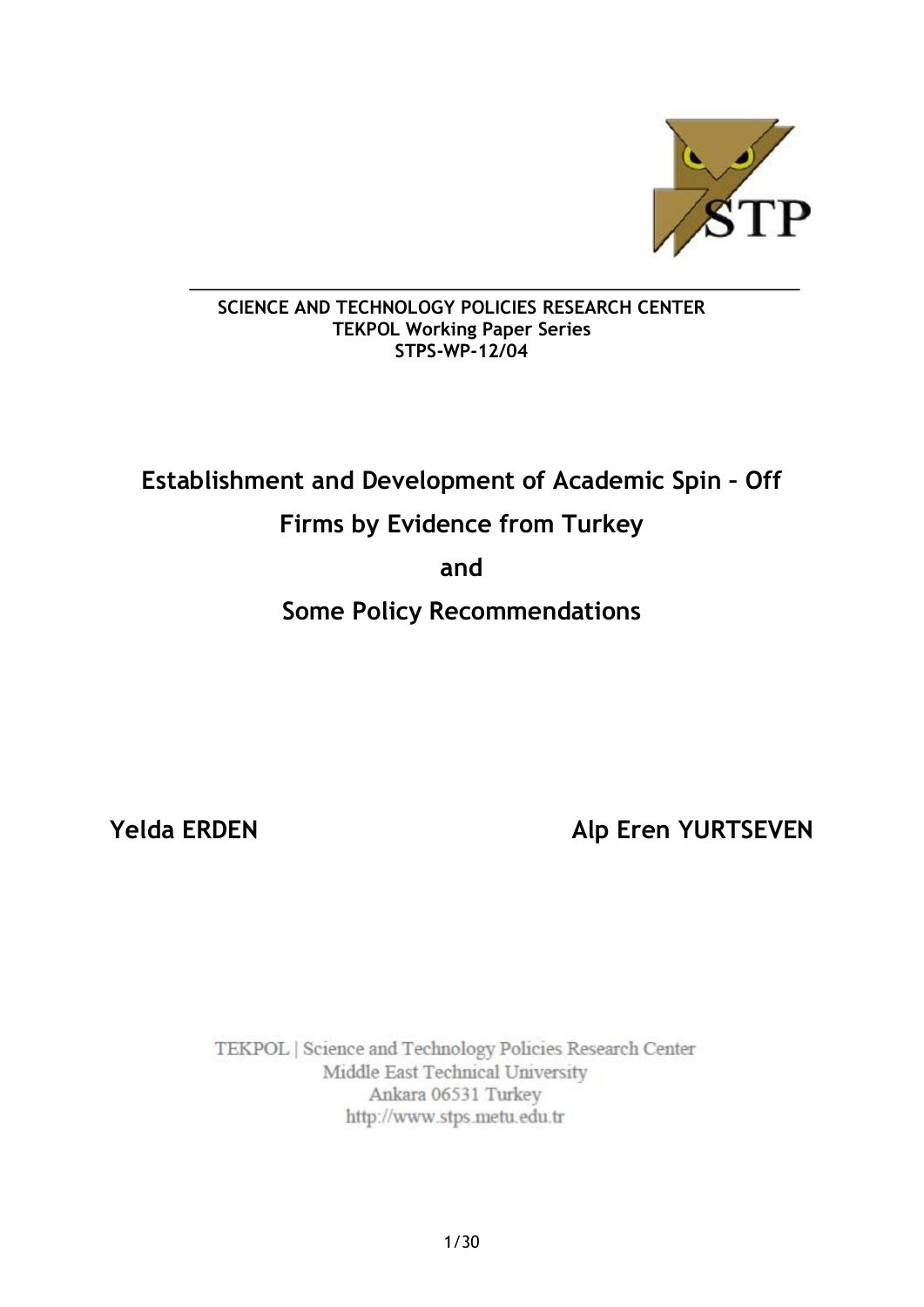# **Establishment and Development of Academic Spin – Off Firms Evidence from Turkey<sup>1</sup>**

**Yelda Erden [yeldae@metu.edu.tr](mailto:yeldae@metu.edu.tr) METU-TEKPOL**

**Alp Eren Yurtseven [aeyurtseven@gmail.com](mailto:aeyurtseven@gmail.com) METU-TEKPOL**

#### **Abstract**

This study aims to identify the main characteristics of academic spin – off firms, which evolve from universities through commercialization of intellectual property and transfer of technology developed within academic institutions. Academic spin – off firms can be conceptualized as a subset of new technology-based firms and they emerge as important actors of the innovation system in Turkey. Despite the extensive empirical evidence pointing to the conclusion that most new technology-based firms do not grow and more importantly do not even want to grow, the dominating view of new technology-based firms is presuming rapid growth, or at least an aspiration towards it. In addition to problems associated with the liability of newness, academic spin – off firms also face two fundamentally different difficulties: Academic spin – off firms evolve from non – commercial environments, i.e. universities and research laboratories, and have to overcome substantial obstacles on the way to become a profitable organization. Moreover key stakeholders in the founding process (i.e. the academic entrepreneurs, university management, finance suppliers etc.) may have conflicting interests, which may influence the growth pattern of academic spin – off firms. Solution of these problems call for a redefinition of parent organization's structure and mission statement. Recently emerging "third mission" paradigm puts forward entrepreneurialism as a new pillar in addition to teaching and research. This study attempts to highlight key characteristics of ASOF's and obtained results are expected to contribute to the intellectual debate about transformation of universities with an entrepreneurial mind set. Obtained results indicate that founders of academic spin – off firms have precedent joint research experience, i.e. network of researchers and role of research group as a quasi- firm is influential in the founding process of academic spin – off firms. Moreover academic spin – off firms are embedded in networks, rather than being atomistic entities and either structure of these networks change, or academic spin – off firms partake in different networks during their development.

**Keywords:** Academic spin – off, new technology-based firm, entrepreneurial university

<sup>1</sup> First version of this paper was presented in "DRUID-DIME Academy Winter Conference 2010 for doctoral students in Innovation, Knowledge and Entrepreneurship" in Aalborg, Denmark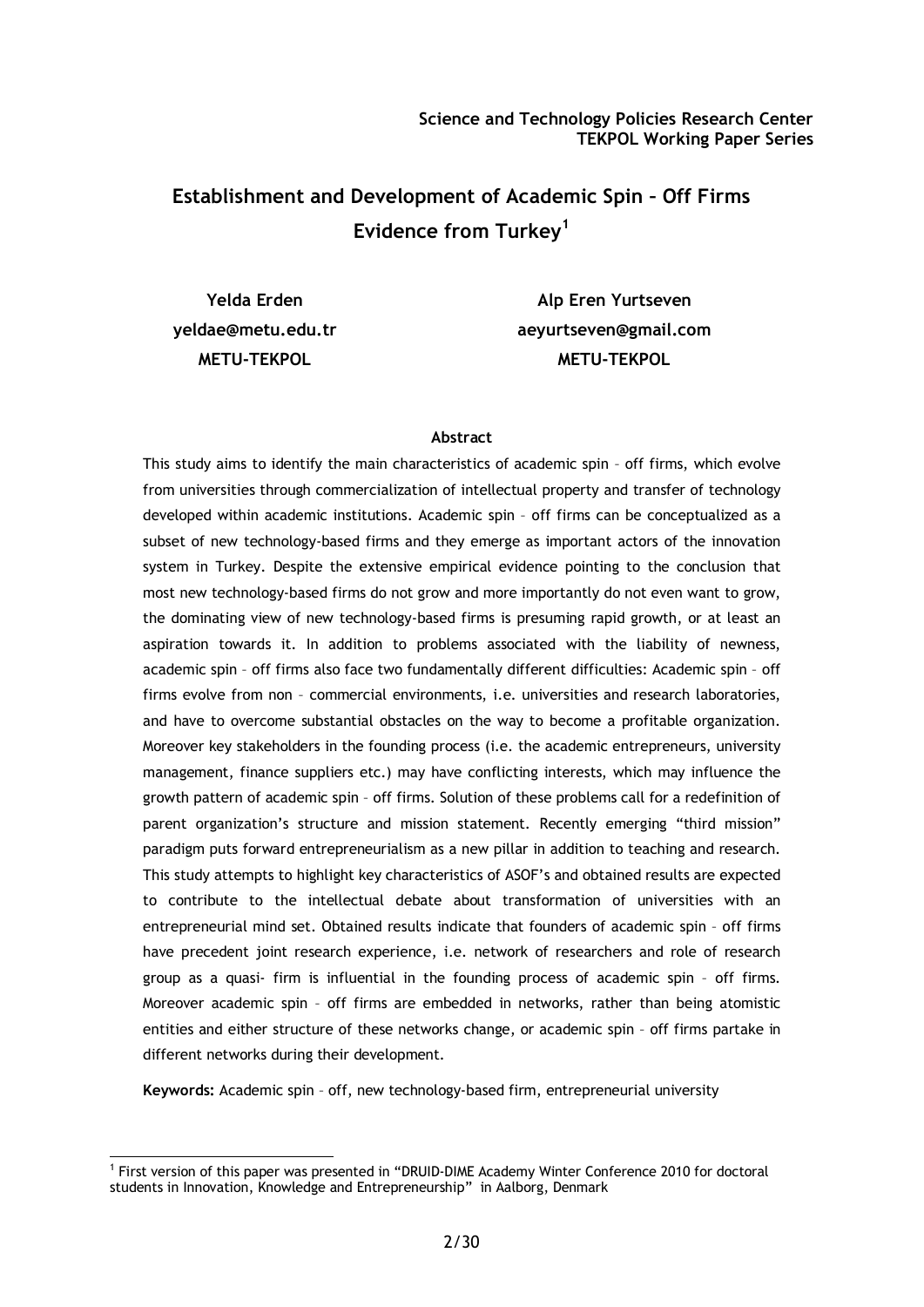#### **1. Introduction**

Entrepreneurship is supported throughout the world mainly due to the common belief that a high rate of new business activity can boost economic growth and decrease unemployment. Governments in different countries have adopted various measures to foster economic growth through creation and support of small-medium enterprises (SME). Despite the common belief that a high rate of entrepreneurial activity shall result in economic growth, not all new enterprises but technology-based ones possess the potential of high growth, quality job creation and survival in the long term.

Increasing importance of entrepreneurship in innovation policies has a bearing on the university system as well. Primary objective of universities has long been training students and preparing them for professional life. After the  $2<sup>nd</sup>$  World War, basic research has also taken its place among the mandates of universities. Recently emerging "third mission" concept requires transfer and commercialization of research results conducted within universities. This transition requires redefinition of university values and institutions. Universities, which once used to contribute to society by providing high level education, are now expected to form more "direct" links to the economy. Consequently universities are more prone to appropriate intellectual property emanating from their research. Moreover public funding schemes are increasingly directing universities to undertake collaborative research projects with the industry. Academic entrepreneurship is one of the many modes of technology transfer from universities to industry.

Academic spin-off firms can be conceptualized as a subset of new technology-based firms and they emerge as important actors for innovation in Turkey. Despite the extensive empirical evidence pointing to the conclusion that most new technology-based firms do not grow and more importantly do not even want to grow, the dominating view of new technology-based firms is presuming rapid growth, or at least an aspiration towards it. In addition to problems associated with the liability of newness, academic spin-off firms also face two fundamentally different difficulties: 1)Academic spin-off firms evolve from noncommercial environments, i.e. universities and research laboratories, and have to overcome substantial obstacles on the way to becoming a profitable organization. 2)Key stakeholders in the founding process (i.e. the academic entrepreneurs, university management, finance suppliers etc.) may have conflicting interests, which may influence the growth pattern of academic spin-off firms (Vohora et.al.2004).

This study aims to bring an insight to the commercialization process of academic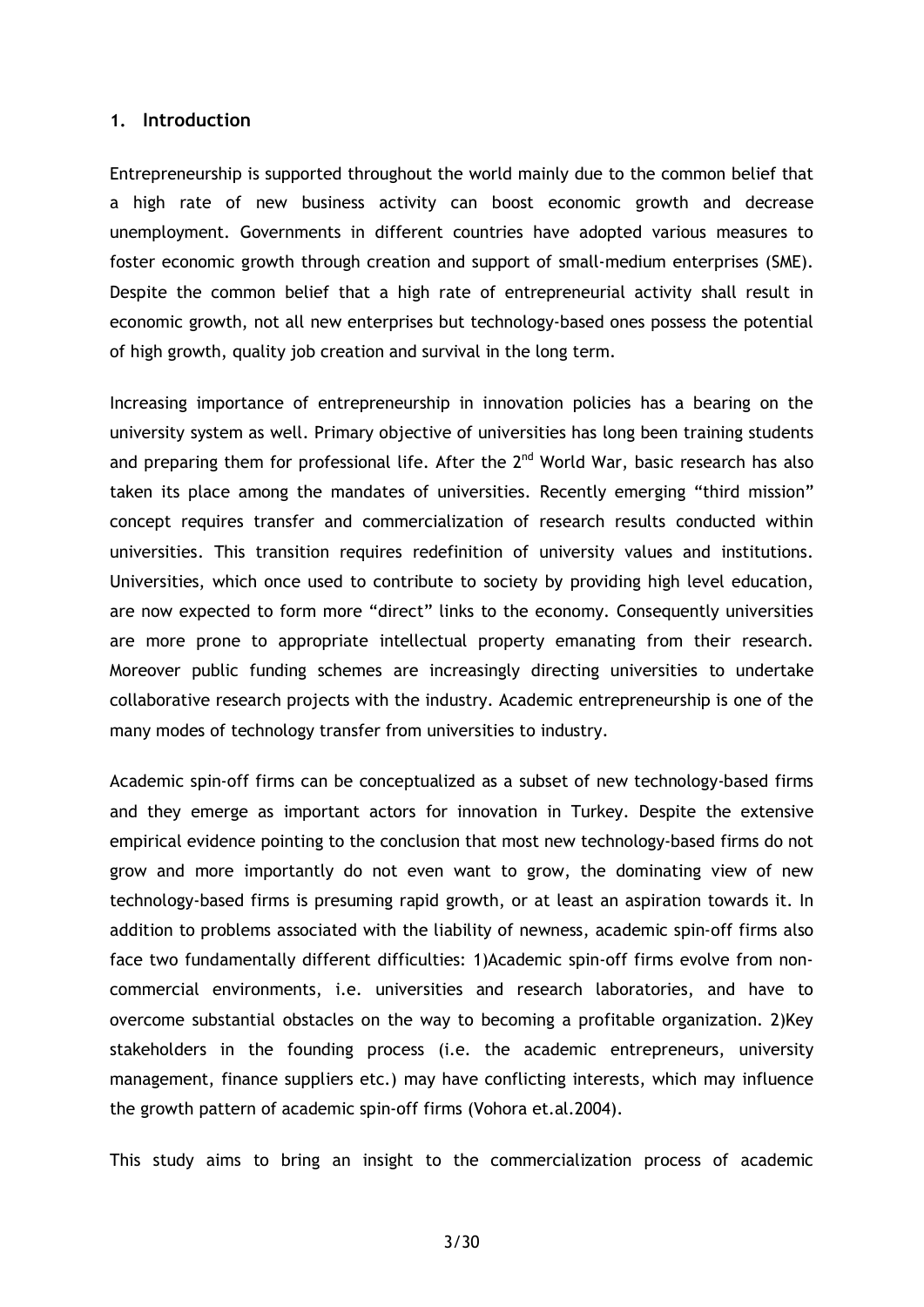knowledge specifically through new enterprises established by researchers. Consequently the answers to following questions are sought: What factors drive academic researchers to establish their own enterprise? Do ASOFs rely on their internal sources in their innovation activities or do they actively seek external resources? What is the role of ASOFs in other firms' innovative activities? In this semi – quantitative study, our unit of analysis is the academic spin – off firm. Rest of this text is structured as follows. Following section presents the conceptual framework of this study and evidence from existing literature is elaborated to espouse the proposed arguments. Details of sample of firms surveyed for this study and questionnaire results are presented in Section 3. Obtained results are analyzed in Section4. Section 5 presents an attempt to map the founding process of a typical ASOF. Section 6 concludes the text with policy recommendations pertaining to the role of academic – spin off firms in Turkey's national innovation system and directions for further research.

#### **2. Conceptual Framework and Theoretical Bases:**

#### **2.1. New Technology-based Firms**

New technology-based firms can be broadly identified as those that introduce innovations to the market, expected to have none or few competitors and use cutting edge technology (Storey and Tether, 1998). The term "New Technology-based Firm" (NTBF) shall be used to designate such enterprises throughout the rest of this text. "Newness" can be attributed to both the firm itself and the technology developed or applied within the firm. According to Storey and Tether, a central reason for the interest by policy makers in NTBFs is their apparent capacity—based on the US experience—to create, directly and indirectly, employment and wealth. In their work, Storey and Tether (1998) cite a Bank Boston study held in 1997 reporting that 4000 MIT related companies had employed 1.1 million people and had annual sales of \$232 billion.

In their study Utterback and Abernathy (1975) partially describe the nature of innovation in small firms. Using the data available from Myers' and Marquis' study of successful innovations, they argue that the character and atmosphere of small firms is one which is particularly suited to encouraging *major product innovations.* By taking one step further, Bollinger et. al. (1983) state that in addition to being prolific innovators, NTBFs extend the boundaries and constraints of technological know – how. In his study, Roberts (1989) focuses on the strategic differences of the "super successes" among a cluster of 21 Bostonarea firms that had already survived for at least five years and had already attained at least \$5 million in annual sales. These studies mainly focus on the founding process of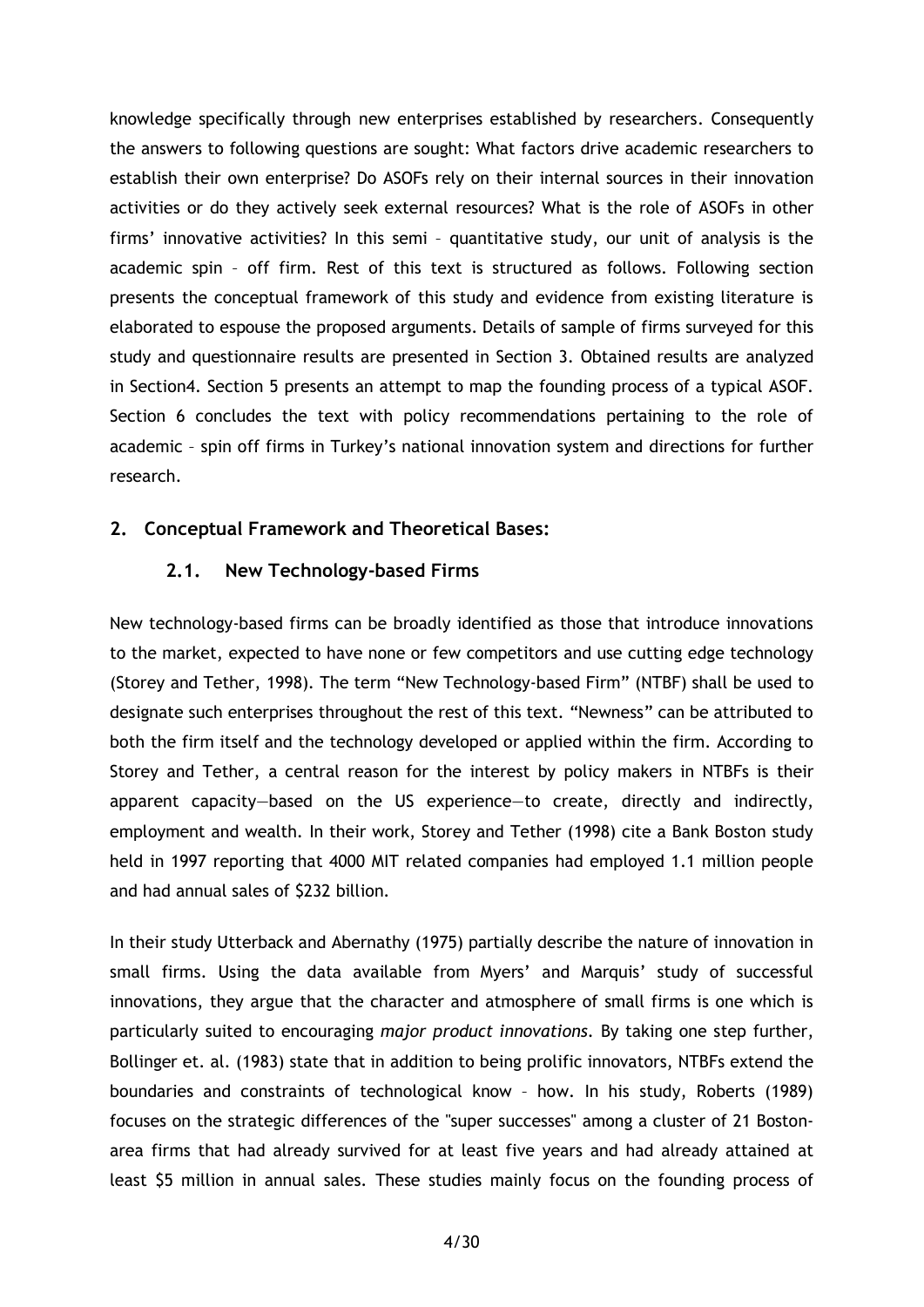NTBFs, the motivational characteristics of "high technology entrepreneurs", and on the financing of NTBFs, and treat NTBFs as atomistic entities, focusing on the growth dynamics while neglecting the technological environment in which such firms operate.

Autio (1994) suggests that although NTBFs have been the target of great expectations and hopes, many of these expectations came to be unrealistic. NTBFs have not turned out to be the automatic generators of economic wealth and new employment in the way that many policymakers expected. According to Autio (1994), NTBFs are essentially concentrations of technology and instead of overemphasizing those few examples of highgrowth firms, the nature of NTBFs should be taken into account. In his later work Autio states despite the extensive empirical evidences pointing to the conclusion that most NTBFs do not grow and more importantly do not even want to grow, the dominating view of new technology-based firms is presuming rapid growth, or at least an aspiration towards it (Autio, 1998).

## **2.2. Academic Spin – Off Firms<sup>2</sup>**

The three major forms of mechanisms through which academic institutions and academicians transfer knowledge are *(i)* the diffusion of research knowledge through conferences and scientific publications, *(ii)* the training of a skilled labor force and *(iii)* the commercialization of knowledge. The commercialization of knowledge can itself be considered under many alternative mechanisms, notably through consulting activities, research contracts with industry (sponsored research), patenting and spin-off formation (Goldfarb and Henrekson, 2003). Spin-off formation is the most vivid mode of commercialization of knowledge created within the parent organizations (Landry et.al, 2006).

Academic spin – off firms (ASOF) can be conceptualized as a subset of NTBFs. They are companies which evolve from universities through commercialization of intellectual property and transfer of technology developed within academic institutions (Djokovic and Soutaris, 2008). Due to the fact that commercialization of university ideas generally requires the continuing involvement of academic inventors (Goldfarb and Henrekson, 2003), ASOFs can be accepted as the most effective way of commercialization of

 $^2$  A taxonomy of the literature on university entrepreneurship can be found in Rothaermel et. al.( 2007)'s extensive work . After reviewing 173 articles published in a variety of academic journals, they report the emergence of four major research streams; i) entrepreneurial research university, ii) productivity of technology transfer offices, iii) new firm creation, and iv) environmental context including networks of innovation (Rothaermel et. al., 2007). Mustar et. al.(2006) highlight the heterogeneity of the research on academic spin – off firms. Present study mainly focuses on the new firm creation and the environmental context.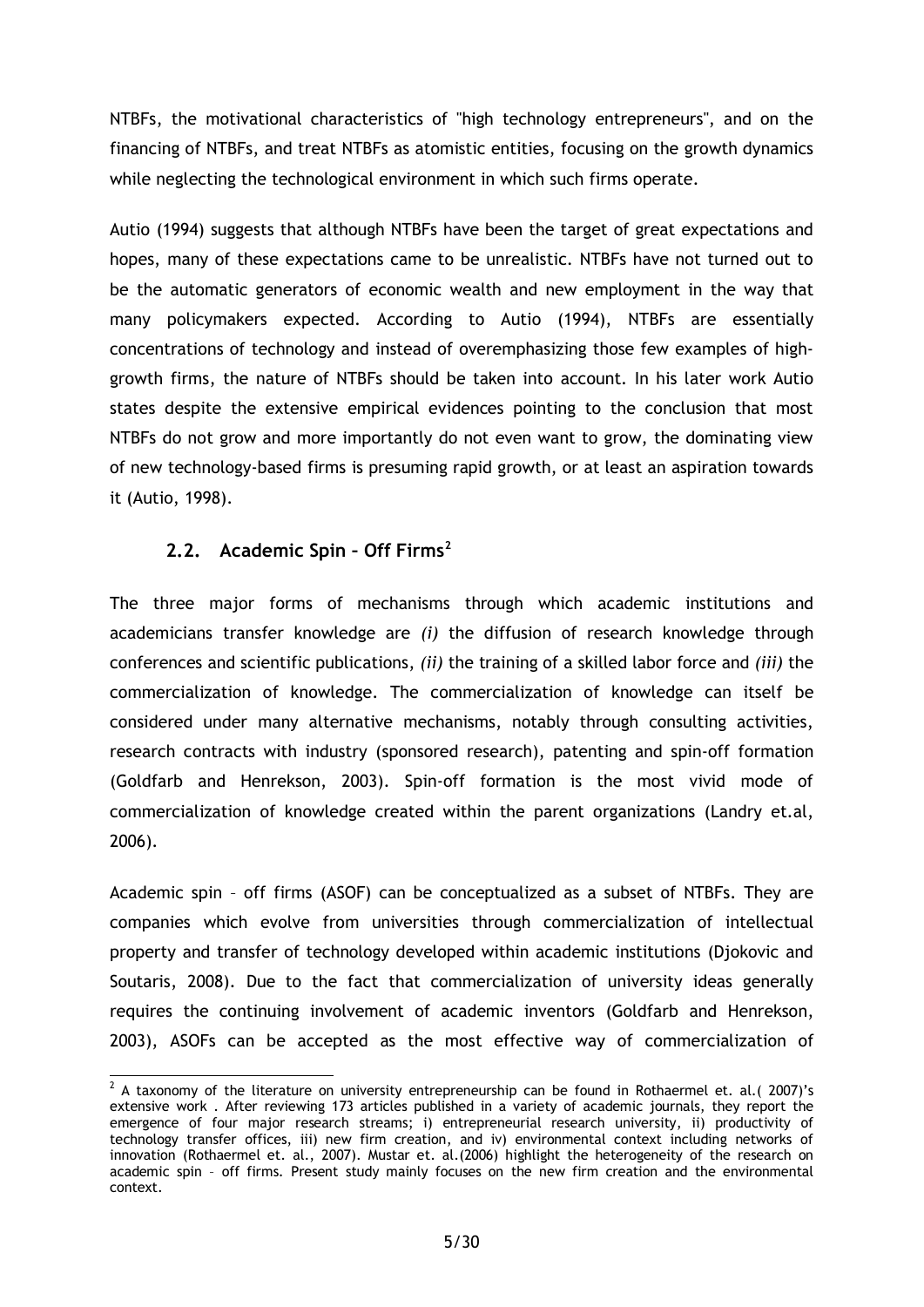knowledge in universities. Pirnay et. al. (2003) defines ASOFs as new firms created to exploit commercially some knowledge, technology or research results developed within a university. In this case researchers establish a new firm. However starting a new venture usually does not mandate the researchers to leave their academic positions permanently, nor take a leave of absence. They can maintain their positions in universities, while having a significant equity position in the new firm (Goldfarb and Henrekson, 2003).

Emanating from the success stories of the well-known "Silicon Valley" and "Route 128" around prestigious universities such as Stanford and MIT, ASOFs have been a research topic in the U.S.A for a long time (Cooper, 1971; Roberts and Peters, 1981; Roberts, 1989). On the other hand Pirnay et. al.(2003) report the lack of interest on the European side. Our literature review yields no evidence specific to Turkey.

Commercialization of scientific knowledge has been acknowledged as an important issue in a number of policy documents<sup>3</sup>. Law  $#$  5746 also focuses on this issue and provides a number of financial incentives to R&D performing firms. The law envisages seed capital support to entrepreneurs with substantial scientific background. Ministry of Science, Technology and Industry (MoSTI) provides seed capital support to successful entrepreneurs in accordance to this act. Moreover MoSTI runs a program, which aims to integrate industrial R&D projects to graduate level thesis work carried out in universities. Scientific and Technological Research Council of Turkey has a program to facilitate transfer of technology developed in universities to SME's. Although a number of public incentives exist, their efficacy on the creation of new firms and commercialization of scientific knowledge remains to be ascertained.

### **2.3. Entrepreneurial University**

The role of entrepreneurship is seen as an important means to policymaker to gain international competitiveness and to lead higher education sector to shape institutional development and cultural change (Gibb and Hannon, 2006). Universities should be in new partnerships with other stakeholders in society to sustain and strengthen their status, because it is claimed that in the world of global corporations and information technology, universities can no longer be the sole or possibly even the main source of intellectual property (ibid). In this respect the concept of entrepreneurship fits with the traditional university form through description of third mission of the university. The missions of universities, so to say education and research, are complemented by a third, economic and

 $3$  See Gören (2008) for an analysis of Supreme Council of Science and Technology resolutions in a historical context.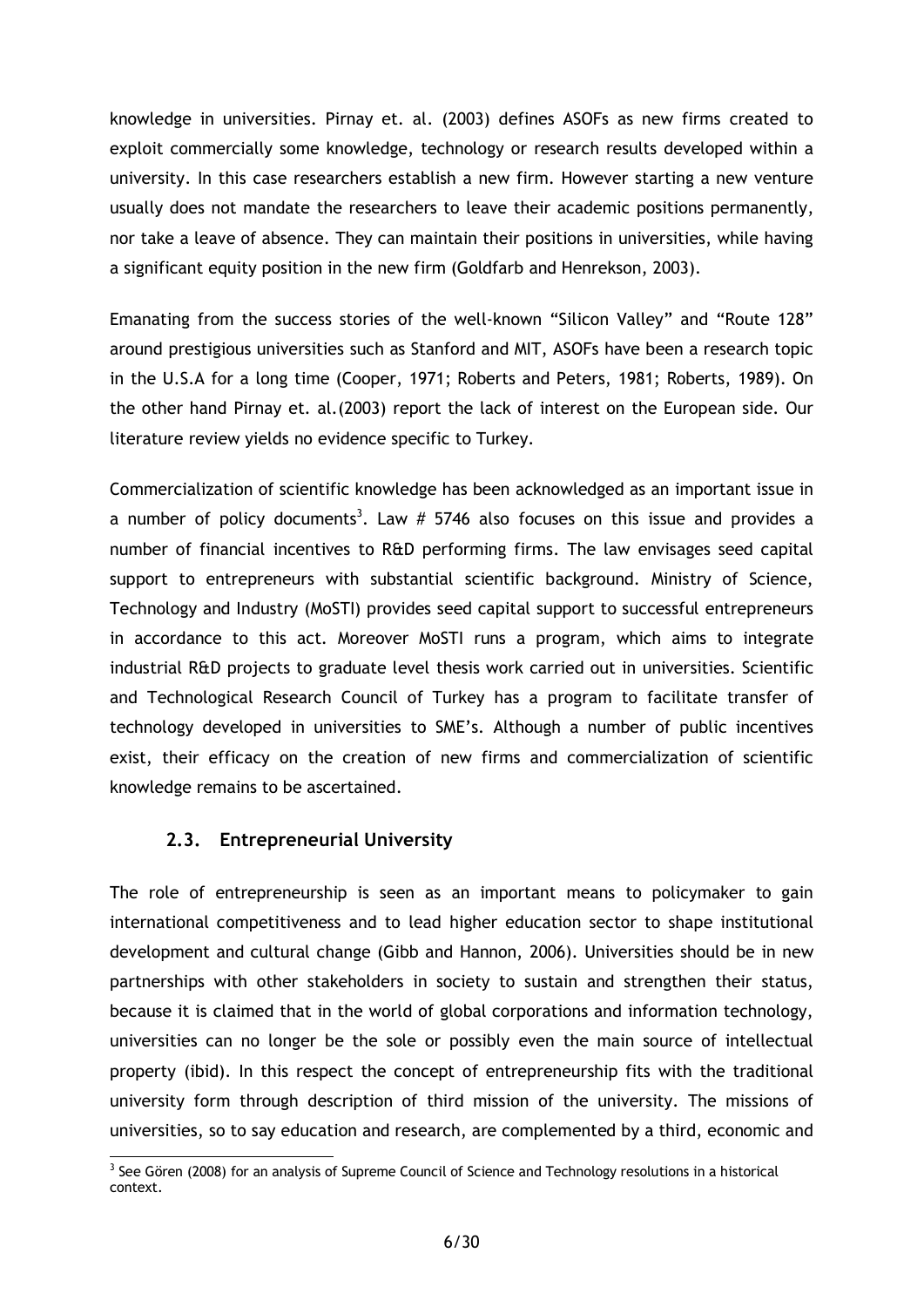social development mission of serving to society, innovation and technology transfer processes (Mets, 2010). The adoption of third mission for the universities is defined as second academic revolution and this revolution transformed the university into a teaching, research and economic development enterprise (Etzkowitz, 2003:110). Therefore, entrepreneurial university can be accepted as a university structure that emerged as the outcome of second academic revolution (Mets, 2010). Scientific and managerial competences of a university should be harmonized to form an entrepreneurial university and in this context the systematic transfer of knowledge through technology transfer, continuing education and adjustment to labor market replaces the classical missions of research and education (Zaharia and Gilbert, 2005)

The entrepreneurial university is defined as the university which possesses a wide range of new infrastructural support mechanisms for fostering entrepreneurship within the organization as well as packaging entrepreneurship as a product (Jacob et.al, 2003: 1556). Therefore, as Clark (1998) claimed institutional entrepreneurship is seen as both process and outcome and the term "entrepreneurial" for this kind of universities are used deliberately to point out actions that lead to change in organizational structure of the university.

In the analysis of German and US national university system, Lehrer et.al (2009) found that at macro level, the premises of university entrepreneurialism are *(i)* decentralized competition (e.g. open science) *(ii)* latitude in mission and revenue mix (autonomy and liberty in mission and the determination of financial resource portfolio) and *(iii)* a nationwide, diversified bidding system for the funding of large-scale university-based research (a well-funded marketplace for scientific ideas). These are accepted as the contextual factors that prepare appropriate conditions for entrepreneurial universities in national university system and in this context entrepreneurial characteristics emerge at individual university level such as *(1) organizational innovations for achieving economies of scope (e.g. for achieving synergies between basic and applied research, teaching, and cooperation with industry); (2) an institutionalized capacity for strategic selection of research foci; and (3) a capacity to contribute to the development of new industries (Lehrer et.al, 2009:270).*

Being an entrepreneurial university requires organizational and institutional rebuilding that enables university to do business for its own sake and actively seeks to innovate about its own business (Lazzeretti and Tavoletti, 2005). According to Clark (1998:5-8), to transform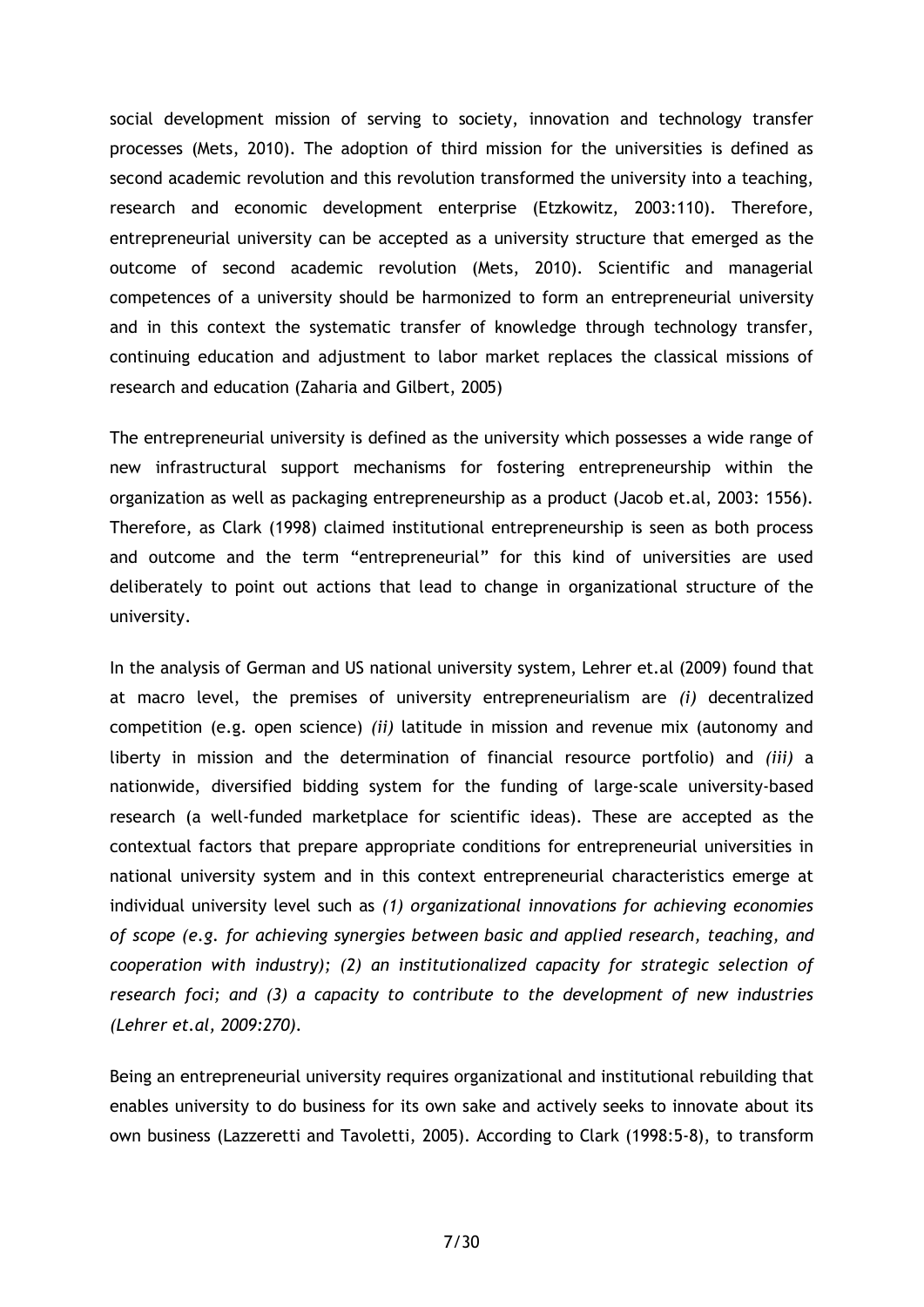a traditional university into an entrepreneurial university, the following elements should be satisfied as irreducible minimum:

- (1) *Strengthened steering core:* To become more quicker, more flexible and more focused in reactions to changing and expanding demands, greater managerial capacity and more organized way of management are needed for universities concerned about their marginality and survivability,
- (2) *Expanded developmental periphery:* This is needed for an enterprising university to reach out of traditional university borders and to cooperate with the outside organizations and groups. This periphery includes organizational structures such as professionalized outreach offices (such as technology transfer offices) and interdisciplinary project oriented research centers,
- (3) D*iversified funding base:* An entrepreneurial university should widen and deepen its financial resource portfolio and has to find alternative financial funds other than mainline income of institutional support from government. This financial diversification enhances university to make quick and significant moves without waiting system-wide enactments that come slowly. This diversification also decreases the risk of losing financial resources in case of reversal of the application for government funds,
- (4) *Stimulated academic heartland*: In an entrepreneurial university, the academy should also accept a modified belief system and the research units in university (department and faculties) need to become entrepreneurial units that are reaching more strongly to outside with new programs and relationships, and their members should participate the central steering groups,
- (5) *an integrated entrepreneurial culture:* entrepreneurial universities should develop a work culture that is compatible with change and that should become an institutional university-wide culture that follows the development of other first four elements

It must be emphasized that a university cannot be entrepreneurial by just creating entrepreneurial structures; it must change the conception of the university's mission in society (Zaharia and Gilbert, 2005).

### **3. Arguments about ASOFs derived from Empirical Literature**

After investigating 7 spin – off firms from public research institutions from New Mexico, U.S.A and Japan; Carayannis et.al (1998) state that former research experience of founders and the state of technology being developed are decisive on the founding process of such firms. Krabel and Mueller (2009) analyze survey interviews of 2604 scientists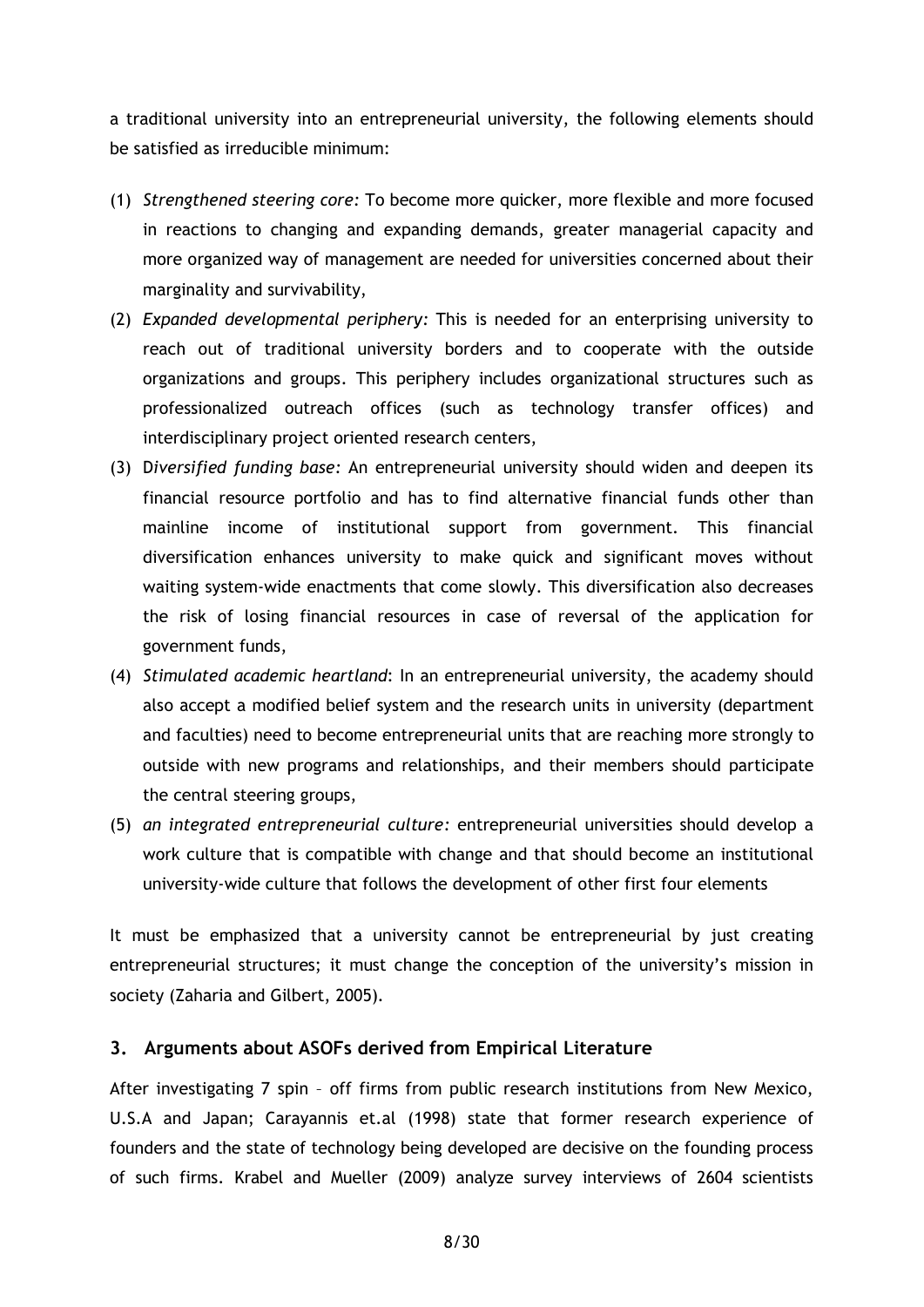working for the Max Planck Society in Germany and their empirical results indicate that the entrepreneurial activities of scientists heavily depend on patenting activity, entrepreneurial experience, and personal opinions about the benefits of commercializing research and close personal ties to industry. Etzkowitz (2003) suggests that academic research groups are "quasi-firms" led by a principal investigator who manages a team. These individuals perfect their skills at a number of management tasks including proposal writing, recruitment, managing post-docs, writing and reviewing articles, serving on review panels, and so forth. Based on these studies, about founding structures and network features of ASOFs, following arguments are raised:

*Argument 1) Researchers with similar affinities form a research group and partake in collaborative research activities.*

*Argument 2) Founders of the ASOF anticipate the commercial benefits of their research results.*

*Argument 3) Founders of the ASOF have personal ties (i.e. providing consultancy services, partaking in joint R&D projects etc.) to industry.*

Depending on their separate individual studies conducted on Portuguese NTBFs in electronics and information sectors, Laranja and Fontes (1998) state that NTBFs in Portugal perform a wide variety of knowledge-intensive activities, which enhance local users' adoption processes and they are associated with different forms of technology transfer through external linkages. Overall, NTBFs undertake a frequently unobserved role as technology searchers and acquirers that, pushed by *idiosyncratic local niche market opportunities*, selectively choose among and enhance technologies developed elsewhere, introducing them into the local market (Laranja and Fontes, 1998). Conducting their research on 48 Italian ASOFs, Chiesa and Piccaluga (2000) claim that spinning-off from academic institutions are the most promising way to transfer research results to the market place. Kroll and Liefner (2008) provide present results from a comparative study based on data from 82 interviews with ASOFs in three metropolitan regions in China and their study shows that government-driven spin-off formation proved to be an appropriate solution for technology transfer from Chinese universities. After elaborating these studies, about the knowledge production and technology transfer roles of ASOFS, following arguments are proposed: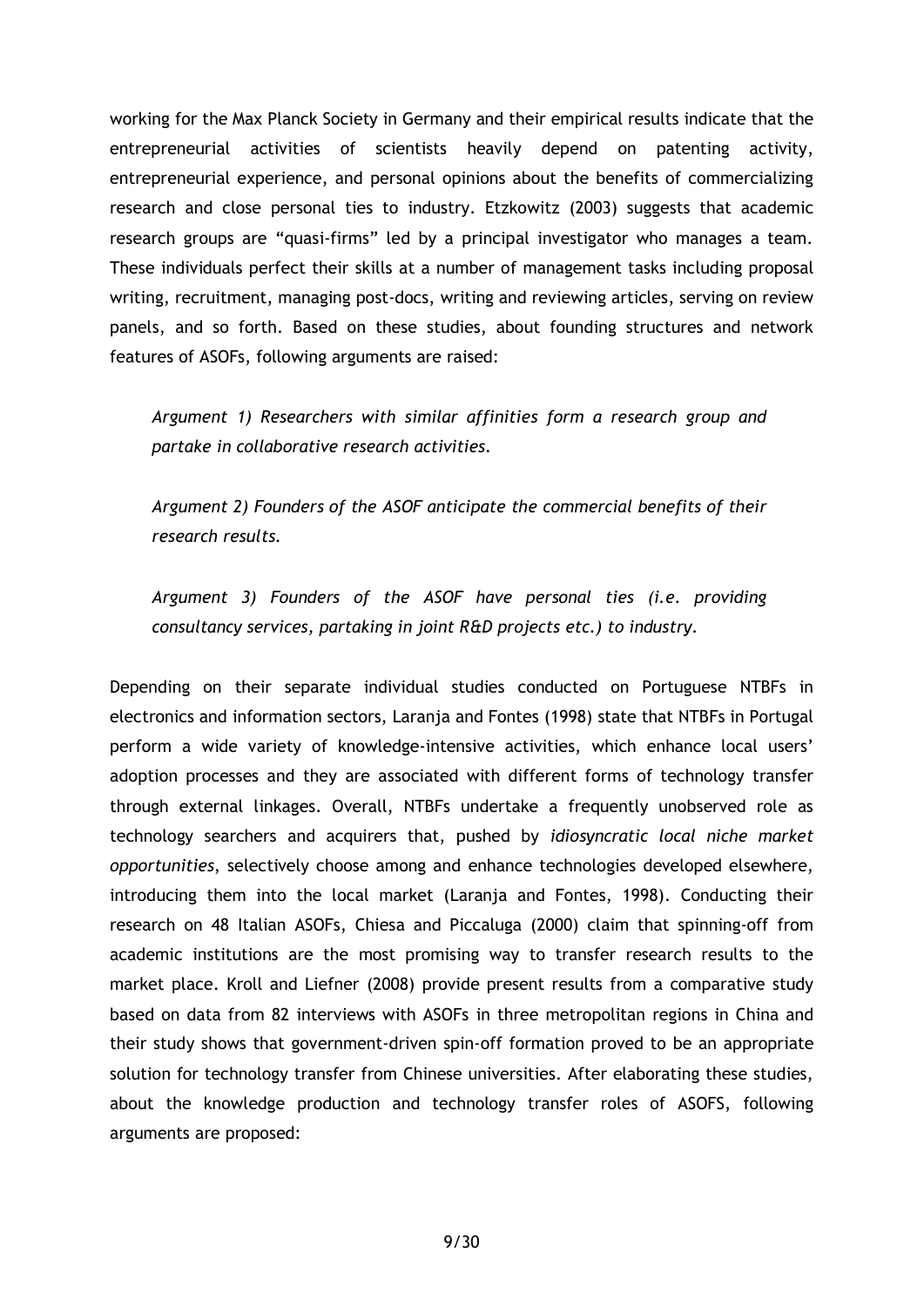*Argument 4) ASOFs have a knowledge transformation function, i.e. they transform the knowledge created within the parent organization and relay it to the market by means of new products and/or services.*

*Argument 5) ASOFs function as "knowledge producers", i.e. through their knowledge transformation and development capabilities they provide inputs to other firms' innovations.*

Johansson et. al.(2005) investigate the relationship between universities and academic spin – off firms, with special emphasis on the antecedent conditions and the nature of the linkages that these firms form, as well as the means for sustaining them. Using the instrumental case study approach on 4 Swedish academic spin-off firms, their results indicate that the network relations of these firms were characterized by a small number of strong ties to universities, with a high degree of trust and informality. In their study Audretsch et. al.(2005) indicate that academic spin-off firms have a high propensity to locate close to universities, presumably in order to access knowledge spillovers. Based on the findings of these studies, in the establishment phase about the location choice of ASOFs, following point is deduced:

*Argument 6) ASOFs remain geographical proximity to their parent organizations in order to benefit from knowledge spillovers, easy access to research infrastructure and qualified employees.*

#### **4. Descriptive Summary of the Data**

Preliminarily, 30 ASOFs were identified. Publicly available lists of firms benefiting from government support programs, internet sources and authors' own acquaintances with the founders of ASOFs were used for this purpose. Identified firms are independent from each other and they are selected from different sectors. A questionnaire consisting of 16 sections covering many aspects of foundation and development phases of ASOFs, in addition to the variety of their innovative activities, was prepared and e – mailed to these firms. Valid responses from 12 firms (return rate 40%) were received. Rather low response rate did not comprise a serious problem since this study is conducted in a semi – quantitative fashion. List of surveyed sample of firms accompanied by their short descriptions is presented in Table 1. In order to protect the privacy of the case study firms, their names have been disguised.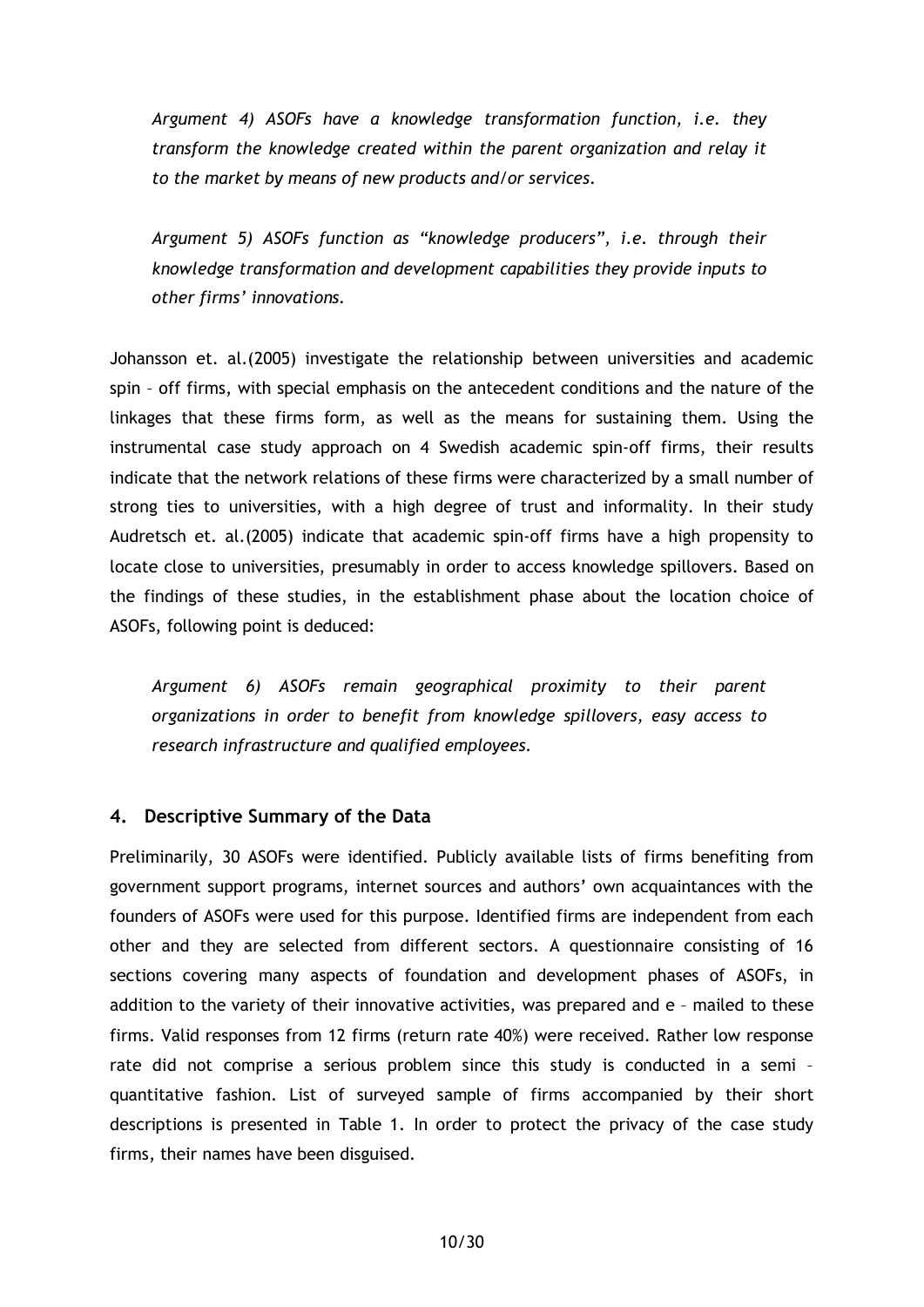| <b>Firm Name</b>                  | <b>Short Description</b>                                           | <b>Year Founded</b> | <b>Employees</b> |
|-----------------------------------|--------------------------------------------------------------------|---------------------|------------------|
| Alpha Nano - Ceramics             | Development of piezoelectric crystals                              | 2008                | 6                |
| <b>Bravo Aeronautics</b>          | Design and manufacture of airplane<br>components and wind tribunes | 2006                | 6                |
| Charlie Audiotech                 | Audio processing software development                              | 2000                | 27               |
| <b>Delta Radars</b>               | Design and manufacture of radar systems                            | 2001                | $\overline{7}$   |
| <b>Echo Simulation</b>            | Simulation software development                                    | 2006                | 44               |
| Foxtrot Nano - Materials          | Development of coating methods with nano<br>materials              | 2006                | 10               |
| <b>Golf Genetics</b>              | Development of diagnosis methods based on<br>molecular genetics    | 2007                | 3                |
| Hotel Biotechnology               | Development of plant preservatives                                 | 2004                | 6                |
| India Magnetic Equipments         | Design and manufacture of measurement and<br>precision equipment   | 1999                | 8                |
| <b>Juliet Vision Technologies</b> | Development of machine vision technologies<br>for production lines | 2006                | 8                |
| Kilo Advanced Materials           | Development and manufacture of ceramic<br>cutting heads            | 2004                | 9                |
| Lima Biochem                      | Development of diagnosis kits and<br>pharmaceutical ingredients    | 2007                | 4                |

#### **Table 1:** List of sample firms

As shown in Table 1, firms in the sample are rather young and small. Their age spans from 1 to 10 (reference year 2009) and their size varies between 3 to 44 employees (10 employees on the average).

Table 2 presents number of founders of and their joint research experience. As shown in Table 2, 8 of 12 firms (67%) were established by researchers belonging to the same institution who had participated in joint research activities before starting their own business. Obtained results indicate that an average ASOF is founded by 3 researchers.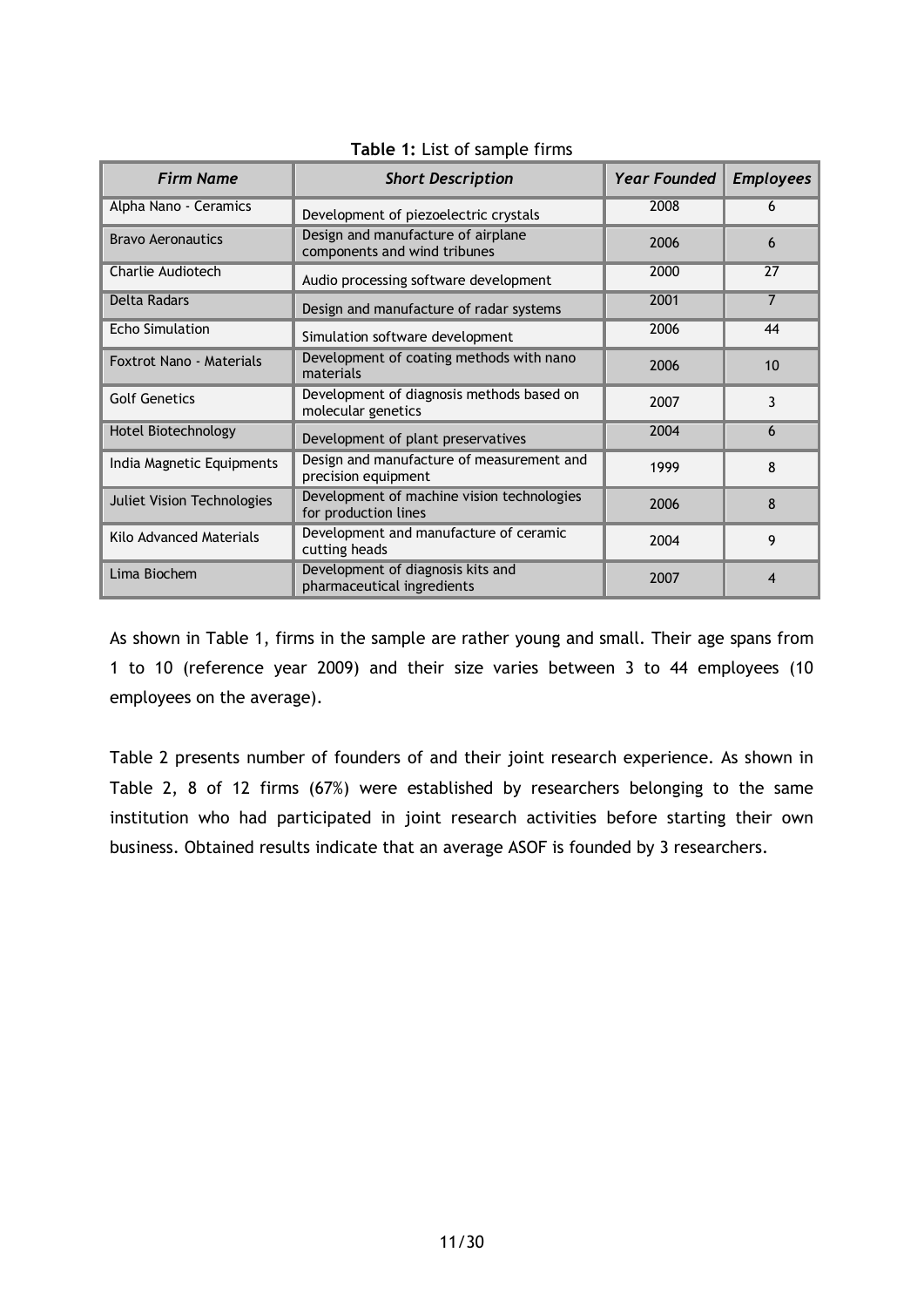| <b>Firm Name</b>                  | Number of founders and key<br>personnel in the founding process | Same<br>institution | Joint research<br>experience |
|-----------------------------------|-----------------------------------------------------------------|---------------------|------------------------------|
| Alpha Nano - Ceramics             | 4                                                               | No                  | No                           |
| <b>Bravo Aeronautics</b>          | 3                                                               | Yes                 | <b>Yes</b>                   |
| Charlie Audiotech                 | $\overline{2}$                                                  | Yes                 | Yes                          |
| <b>Delta Radars</b>               | n.a.                                                            | n.a.                | n.a.                         |
| <b>Echo Simulation</b>            | 3                                                               | <b>Yes</b>          | <b>Yes</b>                   |
| <b>Foxtrot Nano - Materials</b>   | $\overline{2}$                                                  | <b>No</b>           | <b>No</b>                    |
| <b>Golf Genetics</b>              | $\overline{2}$                                                  | Yes                 | Yes                          |
| Hotel Biotechnology               | 5                                                               | Yes                 | Yes                          |
| India Magnetic Equipments         | $\overline{2}$                                                  | <b>No</b>           | No                           |
| <b>Juliet Vision Technologies</b> |                                                                 | n.a.                | n.a.                         |
| Kilo Advanced Materials           | 4                                                               | Yes                 | <b>Yes</b>                   |
| Lima Biochem                      | 3                                                               | Yes                 | Yes                          |

**Table 2:** Number of founders and their joint research experience prior to starting their own business

Table 3 presents the motivation of ASOF founders in starting their own business. As can be seen, ASOF founders attach greater importance to turning previous research into commercial products/services and commercialization of knowledge stock and previous research experience, whereas factors like licensing external technology and resale of products and services obtained from an external source are greatly neglected. Desire for personal success and independence, forming a more flexible research structure and advancing a research project already initiated at the parent institute also emerge as important factors.

| <b>Factors</b>                                                                        | Mean |
|---------------------------------------------------------------------------------------|------|
| Turning founders previous research into commercial products/services                  | 4.75 |
| Benefiting from a market opportunity                                                  | 3.08 |
| Forming a more flexible structure for research activities                             | 3.33 |
| Commercialization of knowledge stock and previous research experience of the founders | 4.58 |
| Utilizing or developing a technology licensed from an external source                 | 1.17 |
| Resale of products/services obtained from an external source (dealership agreements)  | 1.17 |
| Desire for personal success and independence                                          | 3.58 |
| High profit expectation from commercial activities                                    | 2.25 |
| Desire to advance a research project previously started in the host institution       | 3.50 |

**Table 3:** Motivation behind the foundation of ASOF (Likert scale 1 – 5)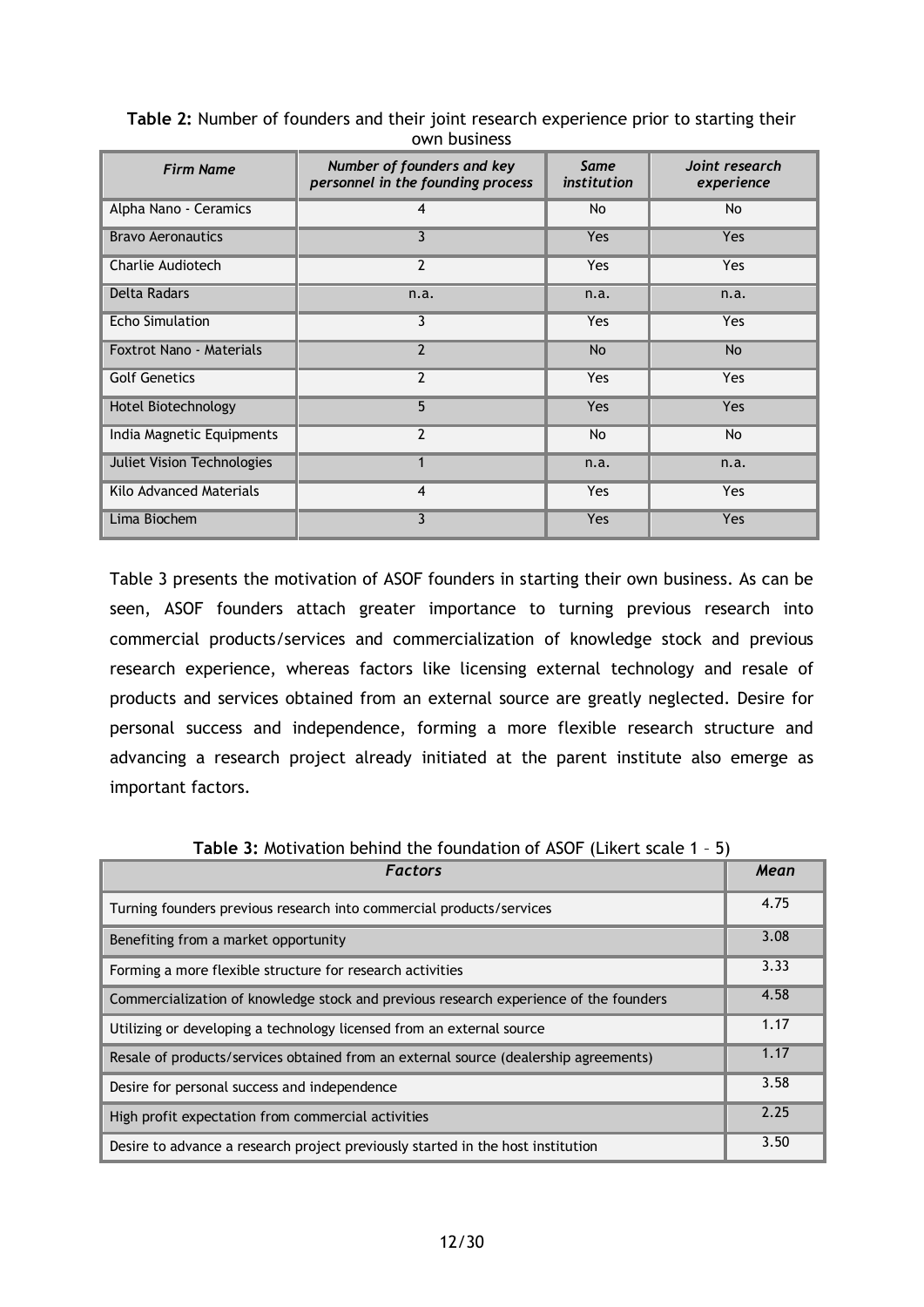Table 4 displays the importance of founders' external linkages in the establishment process. Collaborative research activities with domestic and foreign universities or research institutions are rated as important factors in the founding process. Moreover consultancy services and carrying out collaborative research projects with other firms while working for the parent organization also appear to be substantial factors. On the other hand, Joint initiatives with non – government/non – profit organizations does not lay an important role in founders' external linkages in the establishment process.

**Table 4:** Importance founders attach to their external linkages before starting their own business (Likert scale 1 – 5)

| <b>Factors</b>                                                                                                                   |      |  |  |  |  |  |
|----------------------------------------------------------------------------------------------------------------------------------|------|--|--|--|--|--|
| Carrying out collaborative research projects with firms                                                                          | 2.92 |  |  |  |  |  |
| Consultancy services for firms                                                                                                   | 3.33 |  |  |  |  |  |
| Carrying out collaborative research projects with domestic universities/research institutions                                    | 3.67 |  |  |  |  |  |
| Carrying out collaborative research projects with foreign universities/research institutions                                     | 3.75 |  |  |  |  |  |
| Joint initiatives with non - government/non - profit organizations                                                               | 1.50 |  |  |  |  |  |
| Carrying out collaborative research projects with public institutions / providing consultancy<br>services to public institutions | 1.67 |  |  |  |  |  |

Table 5 shows the variety of innovative activities for the reference period 2006 – 2008. 9 of 12 firms claimed to have introduced products that are novel to the world. In addition 9 of 12 firms brought in both product and process innovations. All the firms in reported to perform in house R&D. However ASOFs seem to be reluctant in subcontracting their R&D activities. Moreover our results indicate that ASOFs are not keen to license external technologies and depend on internal knowledge stock for their innovative activities. On the other hand most of the firms stated to have machinery expenditure. Consequently it can be argued that ASOFs are more inclined to embodied technology transfer rather than formal technology licensing. 7 of 12 firms reported to have training and education spending, i.e. ASOFs are sensitive to replenishment of their internal knowledge stock. Our results indicate that 8 of 12 firms have marketing research expenditures, showing that ASOFs actively seek market opportunities for their products and services.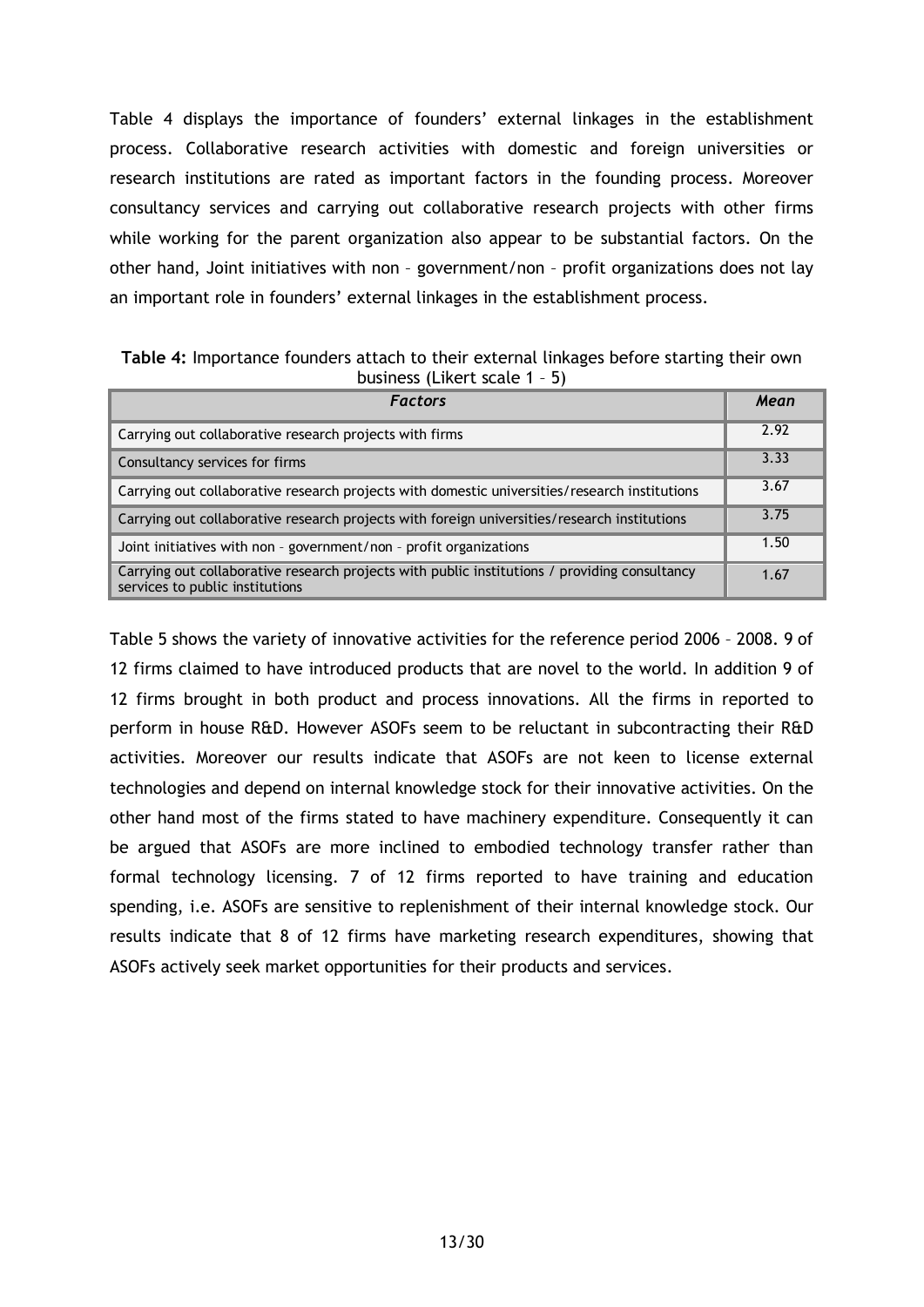|                                   | <b>Product Innovations</b> |                  |                 | <b>Process Innovations</b>                             |                                | <b>Expenditures on innovation</b> |                          |                                     |                         |                                     |                       |              |
|-----------------------------------|----------------------------|------------------|-----------------|--------------------------------------------------------|--------------------------------|-----------------------------------|--------------------------|-------------------------------------|-------------------------|-------------------------------------|-----------------------|--------------|
| <b>Firm Name</b>                  | New to<br>firm             | New to<br>market | New to<br>world | Quality<br>increasing/cost<br>decreasing<br>techniques | New<br>method or<br>technology | In house<br><b>R&amp;D</b>        | <b>Outsourced</b><br>R&D | Machinery<br>and other<br>equipment | <b>IPR</b><br>licensing | <b>Training</b><br>and<br>education | Marketing<br>research | <b>Other</b> |
| Alpha Nano - Ceramics             | yes                        | yes              | yes             | yes                                                    | yes                            | yes                               | no                       | yes                                 | no                      | yes                                 | yes                   | yes          |
| <b>Bravo Aeronautics</b>          | yes                        | yes              | <b>ves</b>      | yes                                                    | no                             | yes                               | yes                      | no                                  | no                      | yes                                 | no                    | no           |
| Charlie Audiotech                 | yes                        | yes              | yes             | no                                                     | yes                            | yes                               | no                       | yes                                 | no                      | yes                                 | yes                   | yes          |
| Delta Radars                      | yes                        | yes              | yes             | no                                                     | yes                            | yes                               | no                       | yes                                 | no                      | no                                  | no                    | no           |
| <b>Echo Simulation</b>            | yes                        | yes              | no              | no                                                     | no                             | yes                               | no                       | no                                  | no                      | no                                  | no                    | no           |
| <b>Foxtrot Nano - Materials</b>   | yes                        | yes              | <b>ves</b>      | yes                                                    | yes                            | yes                               | no                       | yes                                 | no                      | no                                  | no                    | no           |
| <b>Golf Genetics</b>              | yes                        | yes              | yes             | yes                                                    | yes                            | yes                               | no                       | no                                  | no                      | no                                  | yes                   | no           |
| Hotel Biotechnology               | yes                        | yes              | yes             | yes                                                    | yes                            | yes                               | no                       | yes                                 | no                      | yes                                 | yes                   | yes          |
| India Magnetic Equipments         | ves                        | yes              | ves             | no                                                     | no                             | yes                               | no                       | no                                  | no                      | no                                  | yes                   | no           |
| <b>Juliet Vision Technologies</b> | yes                        | yes              | yes             | yes                                                    | yes                            | yes                               | no                       | yes                                 | yes                     | yes                                 | yes                   | yes          |
| Kilo Advanced Materials           | yes                        | yes              | no              | no                                                     | yes                            | yes                               | no                       | yes                                 | no                      | yes                                 | yes                   | yes          |
| Lima Biochem                      | ves                        | no               | no              | no                                                     | no                             | yes                               | no                       | yes                                 | no                      | yes                                 | yes                   | yes          |

# **Table 5:** Variety of innovative activities and innovation expenditures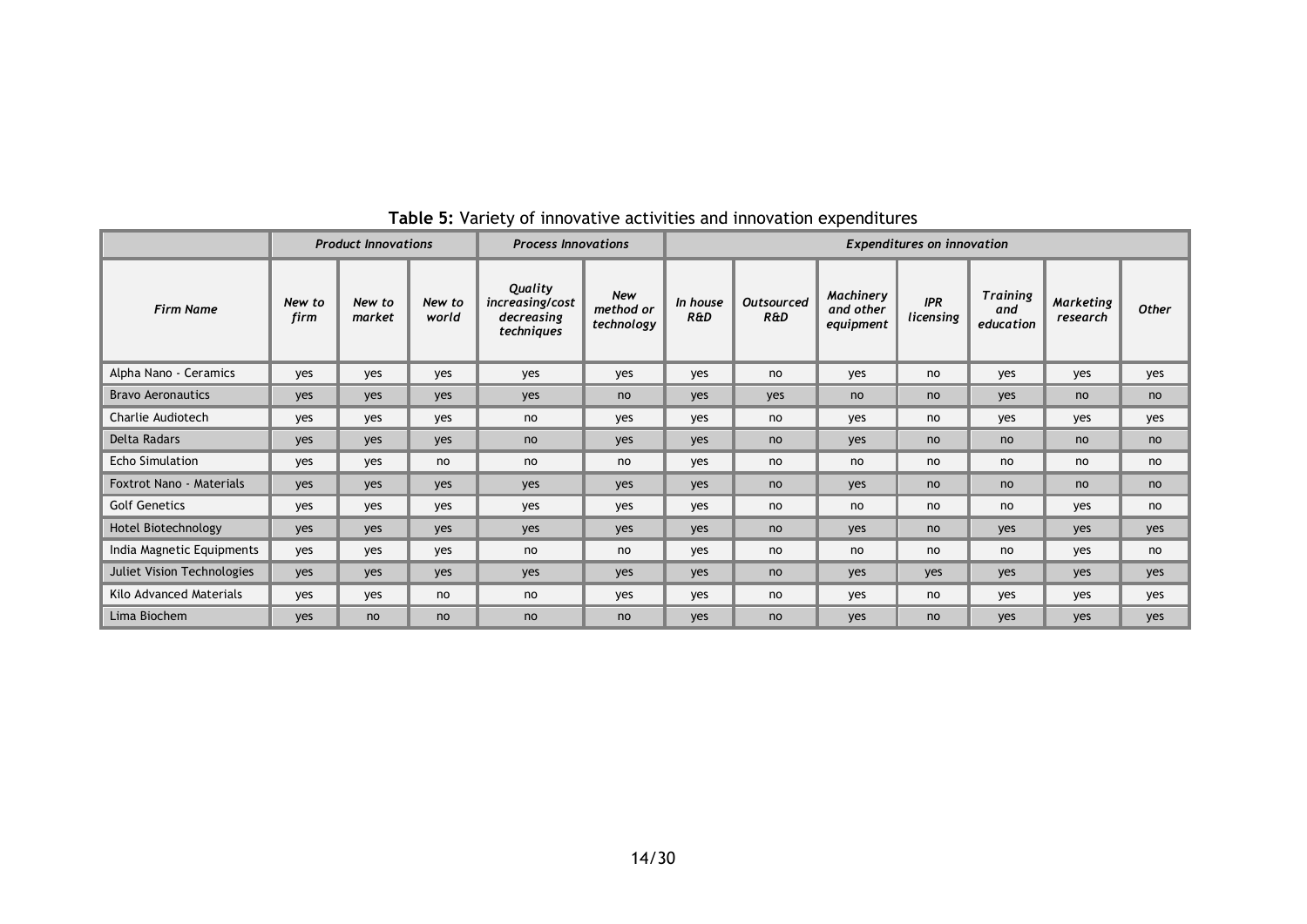Table 6 depicts the clientele characteristics of ASOFs for the reference period 2006 - 2008. Half of the firms provide products and services to firms abroad, and most of them are active throughout the country. Confinement to the same city or region is not observed. Clientele of ASOFs are mainly composed of private firms. In addition most of these firms have past relations with ASOF founders. Public firms and institutions are seldom listed in the clientele list. Subcontracting and providing consultancy services to other firms are common revenue sources. On the average, subcontracting, test and calibration services and consultancy services to other firms account for 51.1% of ASOF revenues. Furthermore novel product sales account for 42.6% of ASOF's revenues on the average. Our results indicate that IPR licensing and resale of products and services obtained from an external source, which can be in system integration form, are not common modes of revenue generation in ASOFs.

Our results show that almost all the firms in our sample opted to locate their business close to universities. 8 of the firms reside in technoparks, 3 are hosted in incubators and only one firm is operating elsewhere. In Turkey, technoparks are established in university premises by law. In addition, incubators mentioned in this article are also situated within university borders and they belong to Small and Medium Sized Enterprises Development Organization (KOSGEB). As can be seen in Table 7, ASOFs' propensity to be in proximity with the hosting universities is mainly driven by the prospect of benefiting from government incentives. Easier access to research infrastructure and qualified human resources also appear to be important factors. Our results indicate that being close to clients and suppliers is not given as much importance as the ease of access to knowledge resources or abundance of cooperation opportunities.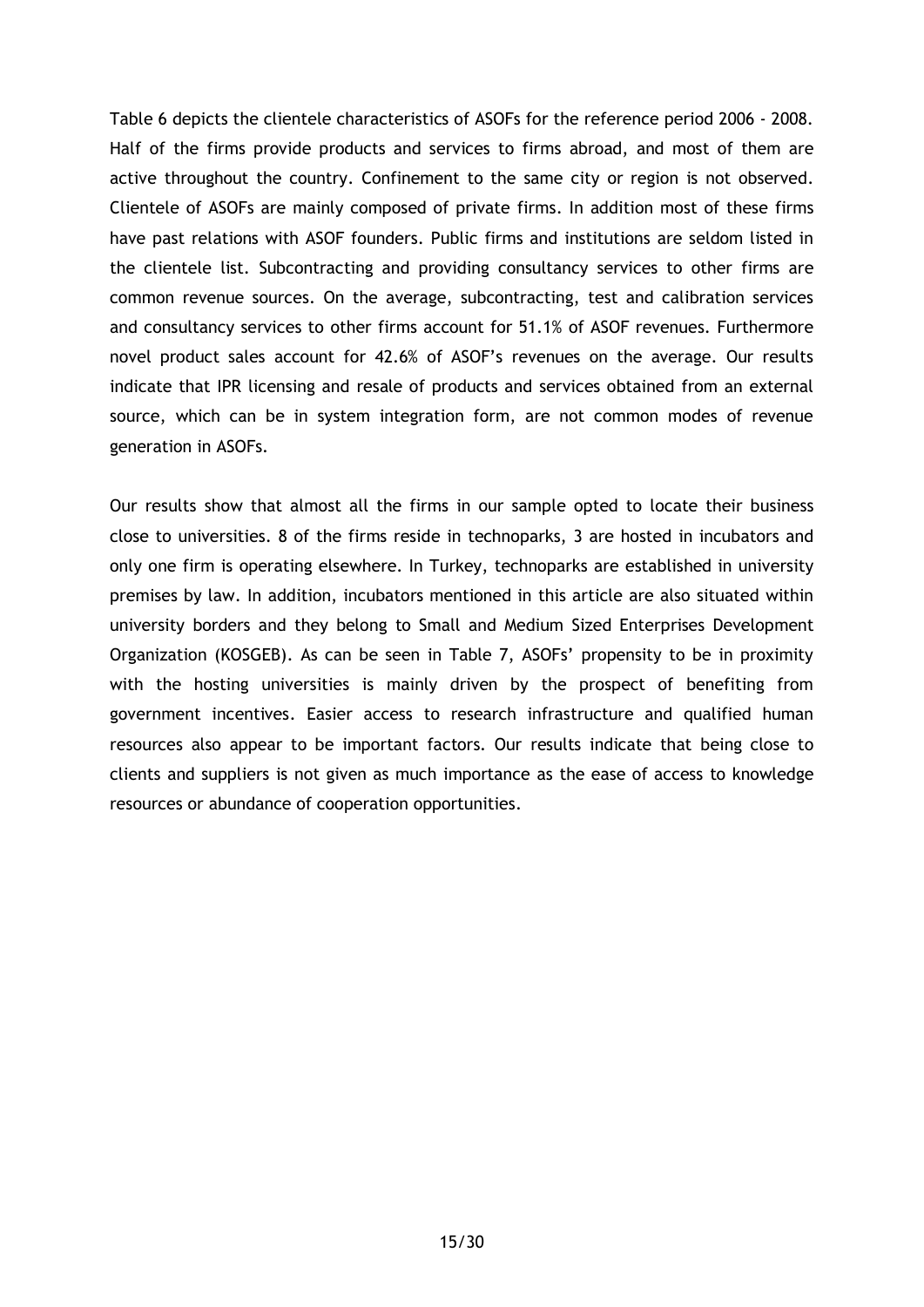| <b>Firm Name</b>                  | Client                                       | <b>Previous</b><br>linkage | Sale type                                       | Client<br>location               | Product<br><b>Sales</b><br>(%) | Subcontracting<br>in other firm's<br><b>R&amp;D</b> project<br>(%) | <b>IPR</b><br>licensing<br>(%) | <b>Test and</b><br>calibration<br>services<br>(%) | <b>Other</b><br>consultancy<br>services<br>(%) | Resale of<br>products<br>and<br>services<br>(%) |
|-----------------------------------|----------------------------------------------|----------------------------|-------------------------------------------------|----------------------------------|--------------------------------|--------------------------------------------------------------------|--------------------------------|---------------------------------------------------|------------------------------------------------|-------------------------------------------------|
| Alpha Nano - Ceramics             | private firm<br>private firm<br>private firm | yes<br>ves<br>yes          | product sale<br>product sale<br>consultancy     | abroad<br>abroad<br>abroad       | 85                             | $\mathbf 0$                                                        | $\Omega$                       | 5                                                 | 10                                             | $\mathbf{0}$                                    |
| <b>Bravo Aeronautics</b>          | private firm<br>private firm                 | yes<br>yes                 | subcontracting<br>subcontracting                | domestic<br>domestic             | 20                             | 20                                                                 | $\mathbf{0}$                   | 20                                                | 40                                             | $\mathbf{0}$                                    |
| Charlie Audiotech                 | public firm<br>private firm                  | no<br>yes                  | product sale<br>subcontracting                  | same city<br>abroad              | 60                             | 10                                                                 | $\mathbf 0$                    | 0                                                 | 10 <sup>1</sup>                                | 20                                              |
| <b>Delta Radars</b>               | n.a.                                         | n.a.                       | n.a.                                            | n.a.                             | 30                             | 70                                                                 | $\mathbf{0}$                   | $\Omega$                                          | $\mathbf{0}$                                   | $\mathbf{0}$                                    |
| <b>Echo Simulation</b>            | private firm<br>public r&d ins.              | yes<br>yes                 | subcontracting<br>consultancy                   | same city<br>domestic            | $\mathbf{0}$                   | 85                                                                 | $\mathbf 0$                    | 0                                                 | 5                                              | 10                                              |
| Foxtrot Nano - Materials          | private firm<br>private firm                 | yes<br>yes                 | subcontracting<br>subcontracting                | domestic<br>abroad               | $\mathbf{0}$                   | 90                                                                 | $\mathbf{0}$                   | $\mathbf{0}$                                      | 10                                             | $\mathbf 0$                                     |
| <b>Golf Genetics</b>              | n.a.                                         | n.a.                       | n.a.                                            | n.a.                             | n.a.                           | n.a.                                                               | n.a.                           | n.a.                                              | n.a.                                           | n.a.                                            |
| Hotel Biotechnology               | private firm                                 | no                         | product sale                                    | domestic                         | 90                             | 10                                                                 | $\mathbf{0}$                   | $\mathbf{0}$                                      | $\mathbf{0}$                                   | $\mathbf{0}$                                    |
| India Magnetic Equipments         | public university<br>private r&d lab         | no<br>no                   | product sale<br>product sale                    | abroad<br>abroad                 | 98                             | $\mathbf 0$                                                        | $\mathbf{0}$                   | $\overline{2}$                                    | $\mathbf{0}$                                   | $\mathbf 0$                                     |
| <b>Juliet Vision Technologies</b> | private firm<br>private firm<br>private firm | yes<br>no<br>yes           | product sale<br>subcontracting<br>product sale  | same city<br>abroad<br>same city | 50                             | 20                                                                 | 10                             | $\Omega$                                          | $\mathbf{0}$                                   | 20                                              |
| Kilo Advanced Materials           | private firm<br>private firm<br>private firm | yes<br>yes<br>yes          | product sale<br>subcontracting<br>ipr licensing | abroad<br>abroad<br>abroad       | 25                             | 65                                                                 | 10                             | 0                                                 | $\mathbf{0}$                                   | $\mathbf 0$                                     |
| Lima Biochem                      | public ins.                                  | yes                        | subcontracting                                  | domestic                         | 10                             | 40                                                                 | $\mathbf{0}$                   | 40                                                | 10                                             | $\mathbf{0}$                                    |
| Average                           |                                              |                            |                                                 |                                  | 42.6                           | 37.3                                                               | 1.8                            | 6.1                                               | 7.7                                            | 4.5                                             |

**Table 6:** ASOF clientele and composition of sales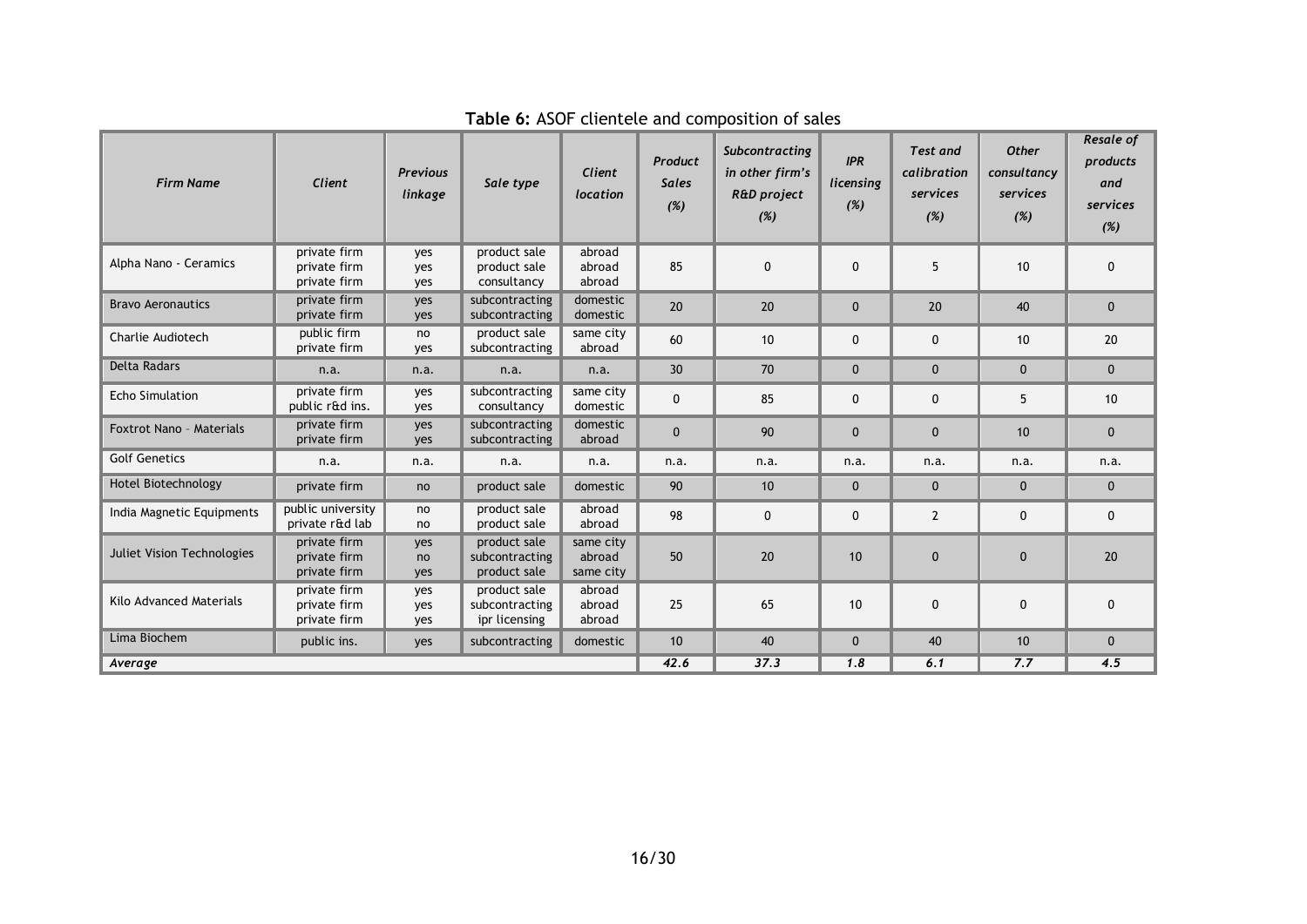| <b>Firm Name</b>             | Residence  | Proximity to<br>knowledge<br>sources | Proximity to<br>research<br>infrastructure | Proximity<br>to human<br>resources | <b>Benefiting</b><br>from public<br>incentives | Abundance of<br>cooperation<br>opportunities | Proximity to<br>clients | Proximity to<br>suppliers |
|------------------------------|------------|--------------------------------------|--------------------------------------------|------------------------------------|------------------------------------------------|----------------------------------------------|-------------------------|---------------------------|
| Alpha Nano - Ceramics        | Technopark | $\mathbf 1$                          | 3                                          | $\overline{2}$                     | 5                                              | 5                                            | 5                       | 5                         |
| <b>Bravo Aeronautics</b>     | Incubator  | 5                                    | 5                                          | 5                                  | 5                                              | $\overline{4}$                               | $\overline{2}$          | 3                         |
| Charlie Audiotech            | Incubator  | 3                                    | $\overline{4}$                             | 5                                  | 5                                              | $\overline{2}$                               |                         |                           |
| <b>Delta Radars</b>          | Technopark | $\overline{2}$                       | $\overline{4}$                             | $\overline{4}$                     | 5                                              | $\overline{4}$                               | 5                       |                           |
| <b>Echo Simulation</b>       | Technopark | 4                                    | $\overline{4}$                             | $\overline{4}$                     | 5                                              | $\overline{4}$                               | 4                       | $\overline{2}$            |
| Foxtrot Nano - Materials     | Technopark | $\overline{\mathbf{4}}$              | 5 <sup>5</sup>                             | 5                                  | 3                                              | $\overline{2}$                               |                         |                           |
| <b>Golf Genetics</b>         | Incubator  |                                      |                                            |                                    | 5                                              | 4                                            |                         |                           |
| Hotel Biotechnology          | Other      |                                      | 5                                          | 5                                  |                                                |                                              |                         |                           |
| India Magnetic<br>Equipments | Technopark |                                      |                                            | 3                                  | 5                                              |                                              |                         |                           |
| Juliet Vision Technologies   | Technopark | $\overline{3}$                       | $\overline{4}$                             | 3                                  | $\overline{4}$                                 | $\overline{2}$                               | 3                       |                           |
| Kilo Advanced Materials      | Technopark | 5                                    | 5                                          | $\overline{4}$                     |                                                | $\overline{2}$                               |                         |                           |
| Lima Biochem                 | Technopark | 1                                    | 5                                          |                                    | 5                                              |                                              |                         |                           |
| Average                      |            | 2.58                                 | 3.83                                       | 3.50                               | 4.08                                           | 2.67                                         | 2.17                    | 1.58                      |

# **Table 7:** Location choice of ASOFs (Importance attached to the reasons of location choice)(Likert Scale 1-5)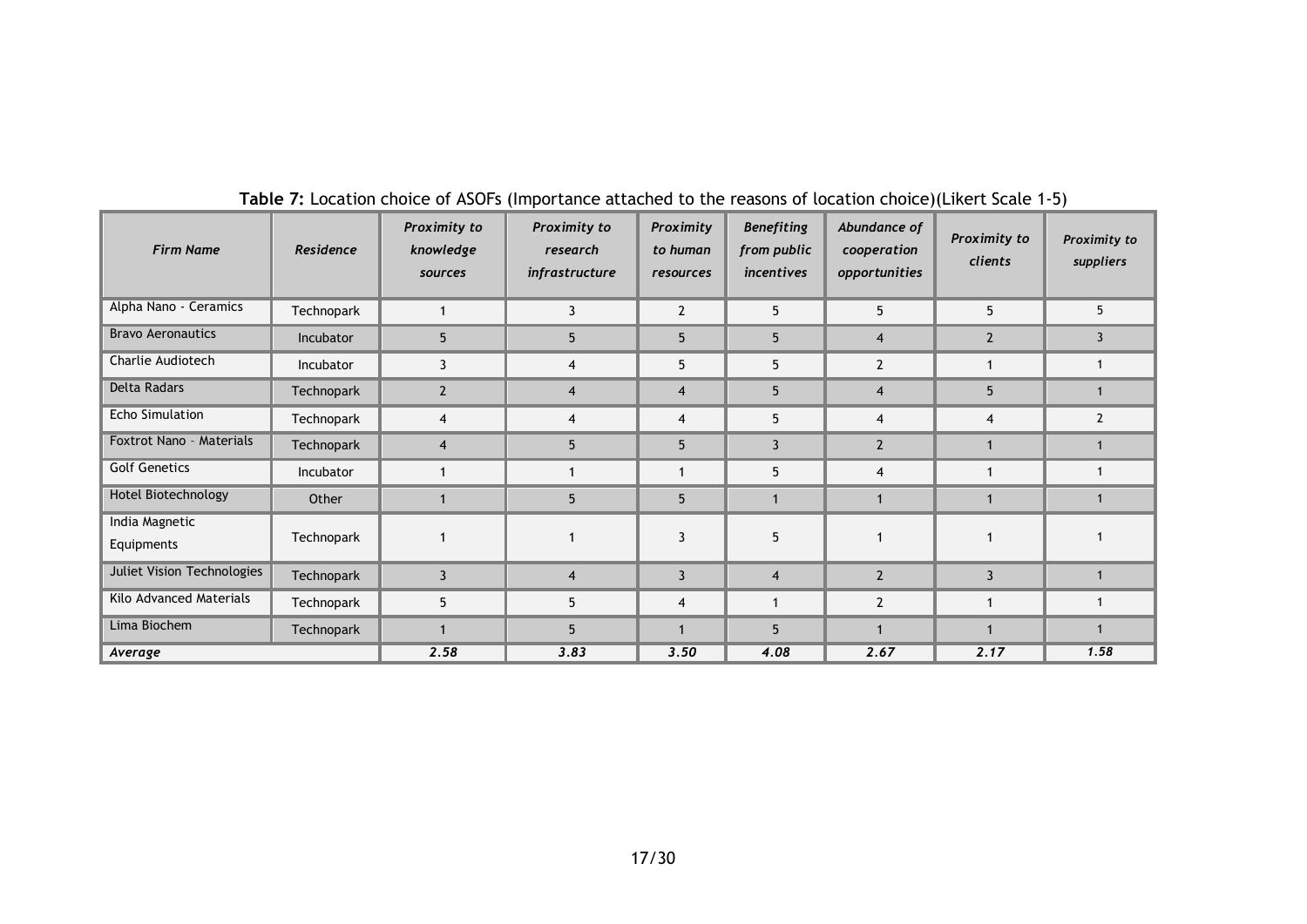All the firms reported to have some type of collaborative relation with other parties. Table 8 displays the importance attached to motivation behind collaboration with other actors. ASOF's mainly collaborate in order to perform joint R&D activities, develop new product and processes and share knowledge and skills with other partners. Depending on the results reported in Table 6, ASOF's play an important role in the innovation process of firms with which they collaborate, since most of the surveyed ASOF's reported significant revenues from outsourced R&D. On the other hand, ASOF's are reluctant to form partnerships for production.

| <b>Factors</b>                                                 | Mean |
|----------------------------------------------------------------|------|
| To share knowledge and skills                                  | 3.6  |
| <b>R&amp;D</b>                                                 | 4.0  |
| Design                                                         | 2.3  |
| To acquire/To improve new technology                           | 2.9  |
| Production                                                     | 1.9  |
| To develop new products                                        | 4.0  |
| Marketing                                                      | 2.7  |
| Education                                                      | 1.7  |
| Financing                                                      | 2.2  |
| To benefit from open information sources (such as exhibitions) | 1.8  |

**Table 8:** Motivations behind collaboration with other actors. (Likert scale 1 – 5)

Profiles of the actors with whom ASOFs collaborate and their importance are presented in Table 9. "Customers" and "Public Institutions for financing innovations (TTGV, KOSGEB, DPT, and TUBITAK)" are regarded as the most important partners, indicating that ASOF's are sensitive to customer demands and actively seek market niches. Financial incentives provided by funding agencies increase the importance their importance as collaboration partners. On the other hand, trade associations, private institutions for innovation finance and private consultancy firms are not rated as critical partners for collaboration. The founders of ASOFs in our sample claim that the main reason behind the low importance attached to collaboration with trade associations is the lack of active relationship with these associations. As can be seen in Table 9, ASOF's prefer public institutions over private ones. For collaboration, as seen from the figures, ASOFs prefer relationships with public institutions for innovation finance instead of private institutions. Additionally, for private consultancy institutes, the informants from ASOFs explicitly asserted that "we do not need such kind of consultancy. Because we established these firms to activate our specialization and expertise by commercialization of our knowledge accumulation. In that case, we do not need additional consultancy from private consultancy organization in our specialization. However consultancy in other areas than our specialization are needed."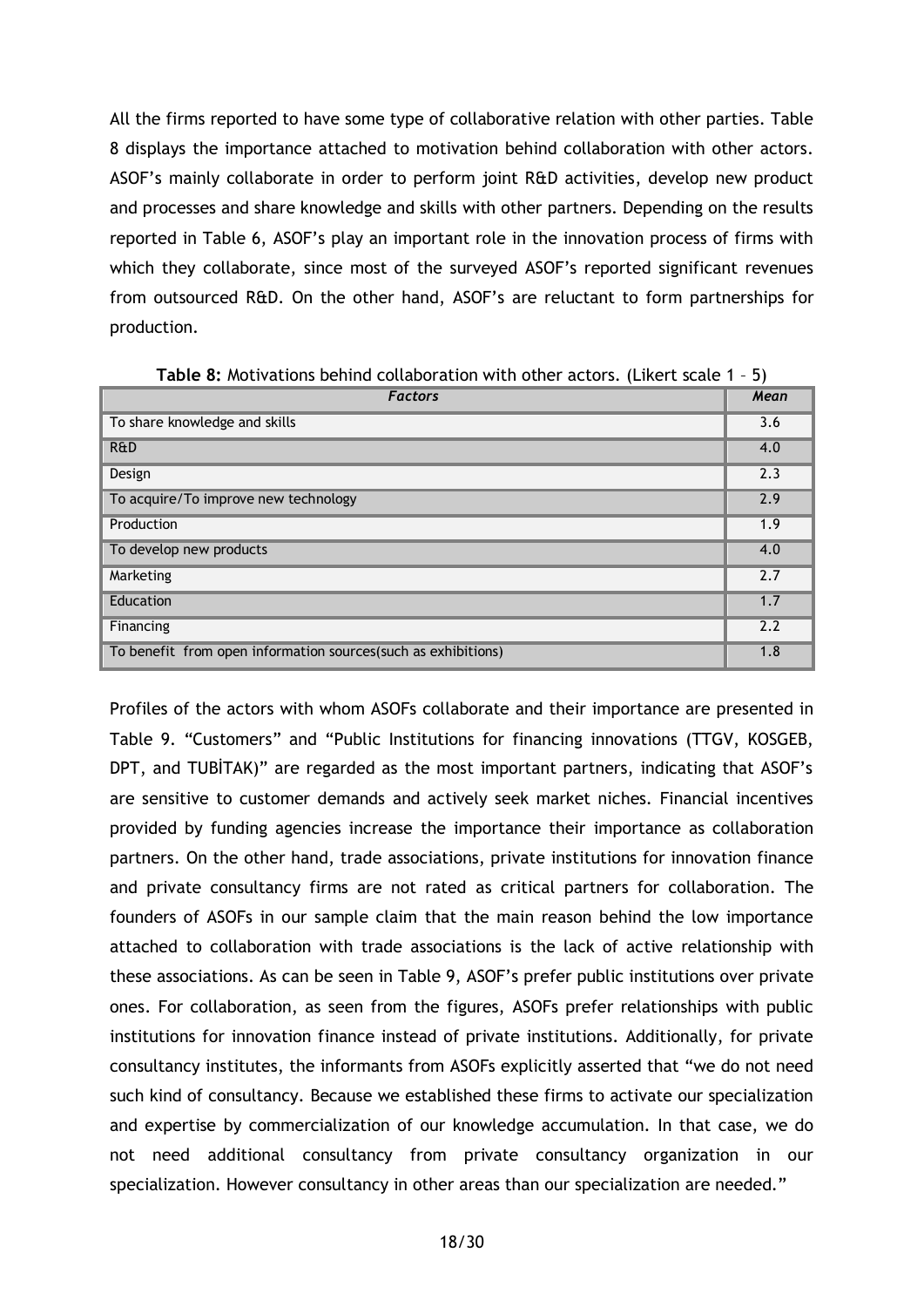| <b>Profiles</b>                                                                     | Mean |
|-------------------------------------------------------------------------------------|------|
| <b>Suppliers</b>                                                                    | 2.0  |
| Customers                                                                           | 3.8  |
| Competitors in the same sector                                                      | 2.2  |
| Competitors form other sectors                                                      | 2.0  |
| Universities                                                                        | 3.2  |
| Public research institutes and public support institutions                          | 2.4  |
| Public Institutions for financing innovations (TTGV, KOSGEB, DPT, TUBITAK)          | 3.7  |
| <b>Private Consultancy Institutes</b>                                               | 1.5  |
| Trade Associations (Chambers of Industry, Associations, TOBB, Chambers of Commerce) | 1.6  |
| Private Institutions for financing innovations (Banks, Venture capital)             | 1.6  |

**Table 9:** Profiles of the actors with whom ASOFs collaborate. (Likert scale 1 – 5)

In another question, we asked for the reasons that lead founders to collaborate with other firms/organizations. Among these reasons, the most important one is the expertise of the collaborated firms/organizations. This is an expected result for our sample firms. Because, these ASOFs are very small firms and they have small numbers of employees who are experts about their own subjects. Therefore, they are specialized in specific areas. In case of performing an activity that requires expertise other than theirs, this need leads founders of ASOFs to collaborate to perform this activity. Additionally, external relationships of the collaborated firms/organizations-such as other partners of the collaborated firms, the networks/groups the collaborated firms take part, the markets that the collaborated firms are active-are very important for ASOFs to collaborate with this firms. On the other hand, for the sample firms the factors of "Necessity of collaboration due to demand/market conditions" and "Long term collaboration/strategic collaboration with firms/organizations" do not play an important role in collaboration decision of the firm.

| <b>Factors</b>                                                              | Mean |
|-----------------------------------------------------------------------------|------|
| Physical and intellectual resources of the collaborated firms/organizations | 3.5  |
| Expertise of the collaborated firms/organizations                           | 4.2  |
| External Relationships of the collaborated firms/organizations              | 3.7  |
| Cost advantage acquired by collaboration                                    | 3.4  |
| Necessity of collaboration due to demand/market conditions                  | 3.0  |
| Long term trust relationship with collaborated firms/organizations          | 3.4  |
| Long term collaboration/strategic collaboration with firms/organizations    | 3.2  |

**Table 10:** Reasons that lead founders to collaborate (Likert scale 1-5)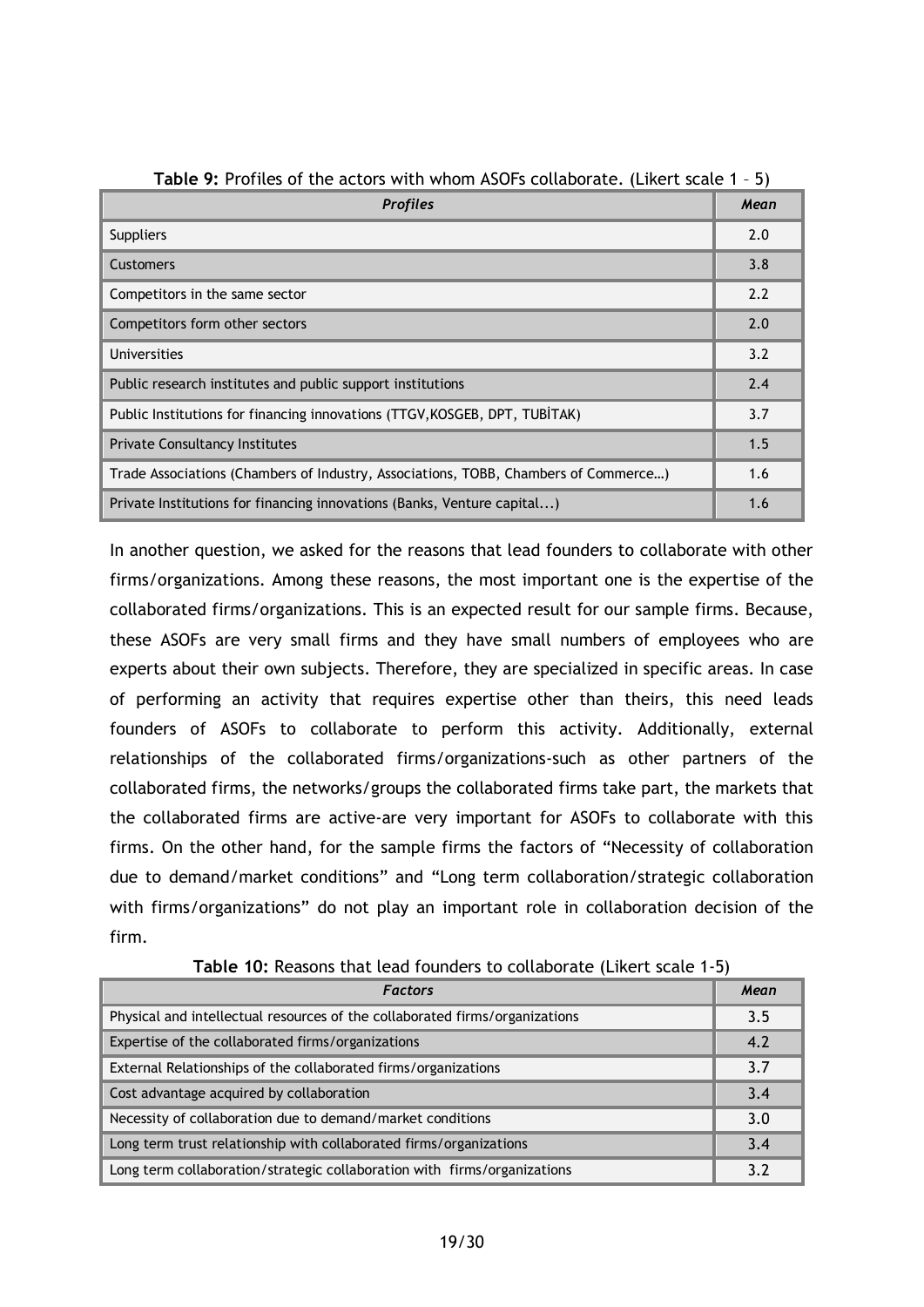ASOF's were also requested to assess the obstacles and barriers to innovation. ASOF's innovative activities are hindered by financial constraints, followed by high innovation costs and inability to find qualified staff.

| <b>Factors</b>                                             | Mean |
|------------------------------------------------------------|------|
| Insufficiency of financial capital                         | 3.8  |
| Inability to obtain external financial resources           | 3.1  |
| High innovation costs                                      | 3.3  |
| Inability to find qualified employers                      | 3.3  |
| Insufficiency of required knowledge on technology          | 2.5  |
| Insufficiency of knowledge about market conditions         | 2.5  |
| Low possibility of collaboration                           | 2.1  |
| Monopolistic tendencies of dominant enterprises in markets | 2.6  |
| Uncertainty about the demand for new goods/services        | 2.8  |
| Uncertainty in domestic and world economies                | 3.2  |

**Table 11:** Obstacles and barriers to Innovation (Likert scale 1-5)

In the final part of the questionnaire, ASOF's were asked to assess the importance of non technical, i.e. organizational and marketing innovations. Obtained results indicate that ASOF's are actively seeking new methods to improve their efficiency, while they are less concerned with new organizational set-ups or marketing techniques. This finding is comprehensible, since ASOF's are serving to niche markets with low marketing requirements.

**Table 12:** Importance attached to Non-Technical Innovations (Likert scale 1-5)

| <b>Factors</b>                                                                                              | Mean |
|-------------------------------------------------------------------------------------------------------------|------|
| Use of new and/or improved techniques to obtain more benefit from knowledge and skills<br>of the enterprise | 3.1  |
| Change in organizational structure of the tasks                                                             | 2.8  |
| Use of new and/or improved techniques in relationships with other enterprises and/or<br>organizations       | 2.5  |
| To change design and /or the package of the products                                                        | 2.7  |
| Use of new and/or improved techniques in marketing and distribution of the products                         | 2.5  |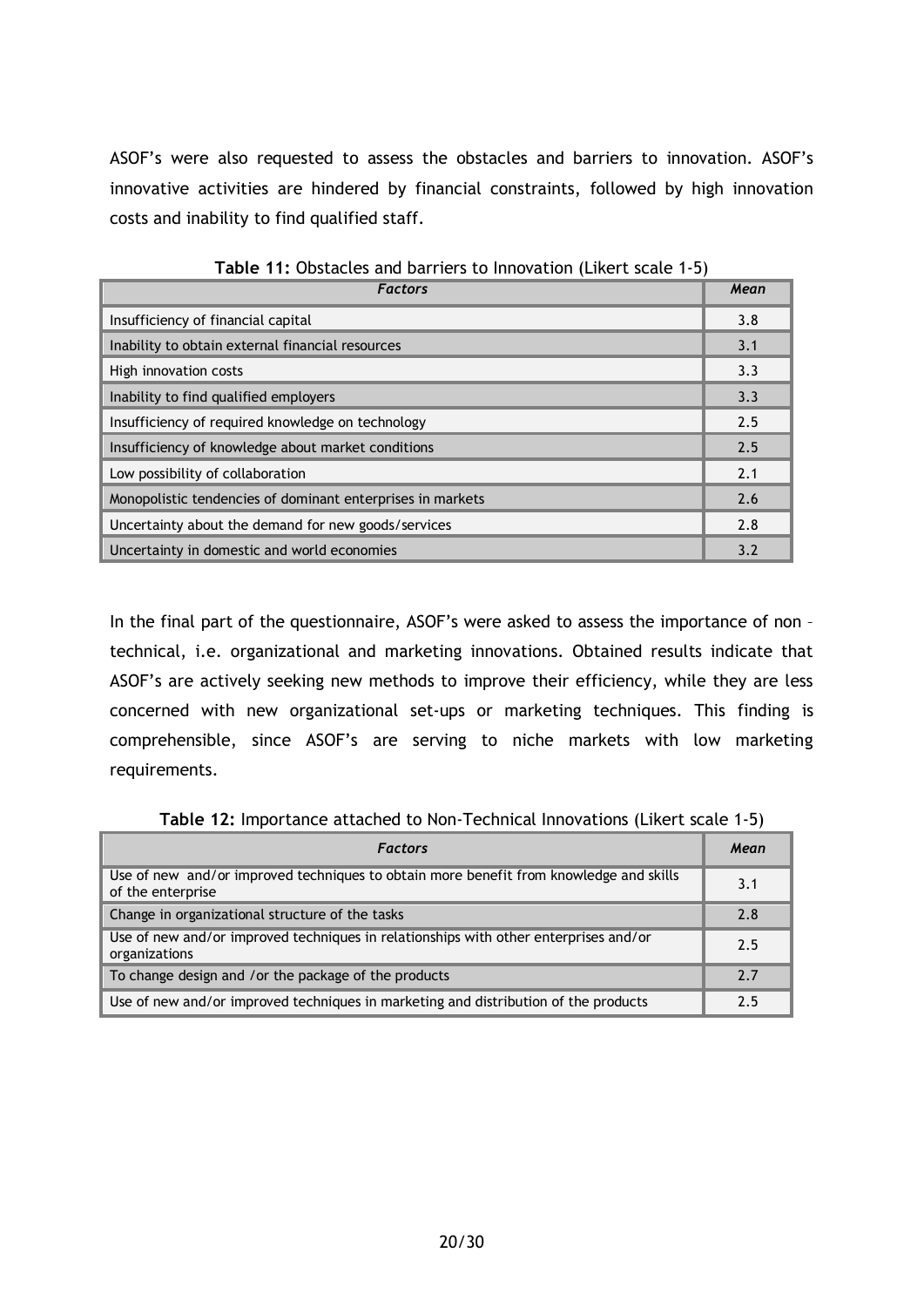#### **5. Discussion of Results**

Performance of statistical inference tests was restrained due to small sample size. However validity of arguments put forward in Section 4 can be speculated by interpreting the observed trends and proclivities.

Argument 1 supposes that founders of ASOFs have similar research orientation and form research groups, which operate like a quasi –firm. Our results indicate that 8 of 12 firms were established by researchers belonging to the same institution who had joint research background. Researchers with analogous affinities come together and combine their research efforts in order to achieve common goals. They assume managerial duties in addition to their researcher role, assemble teams from their subordinates, and coordinate the joint research activities of the group (Etzkowitz, 2003). Since a clear majority of researchers in this study have cooperative research background, it can be concluded that Argument 1 is valid for the sample of ASOF's surveyed in this study.

Argument 2 suggests that founders of the ASOF anticipate the commercial benefits of their research results. Obtained results indicate that ASOF founders attach greater importance to turning previous research into commercial products/services and commercialization of knowledge stock and previous research experience. This finding shows that ASOF founders are aware of the commercial value of their research results and their existing stock of knowledge and they want to evaluate this commercial value by establishing spin-off firms. Therefore, researchers who anticipate the commercial value of their work are more inclined to establish their own business. Consequently Argument 2 can also be regarded as valid and it should be further tested with statistical inference tests. However endogeneity problem should be addressed in this process.

Argument 3 is built on the premise that the ASOF founders have personal ties to industry. As shown in Table 4, consultancy services and carrying out collaborative research projects with other firms while working for the parent organization appear to be substantial factors in the ASOF founding process. Moreover our results show that most of the ASOF clientele for the reference period of 2006 – 2008 have precedent relations with ASOF founders. Thus we consider Argument 3 as valid.

Argument 4 pertains to the knowledge transformation function of ASOFs. Argument 5 is based on the idea that ASOFs provide important inputs to other firms' innovative activities. As shown in Table 4, collaborative research activities with domestic and foreign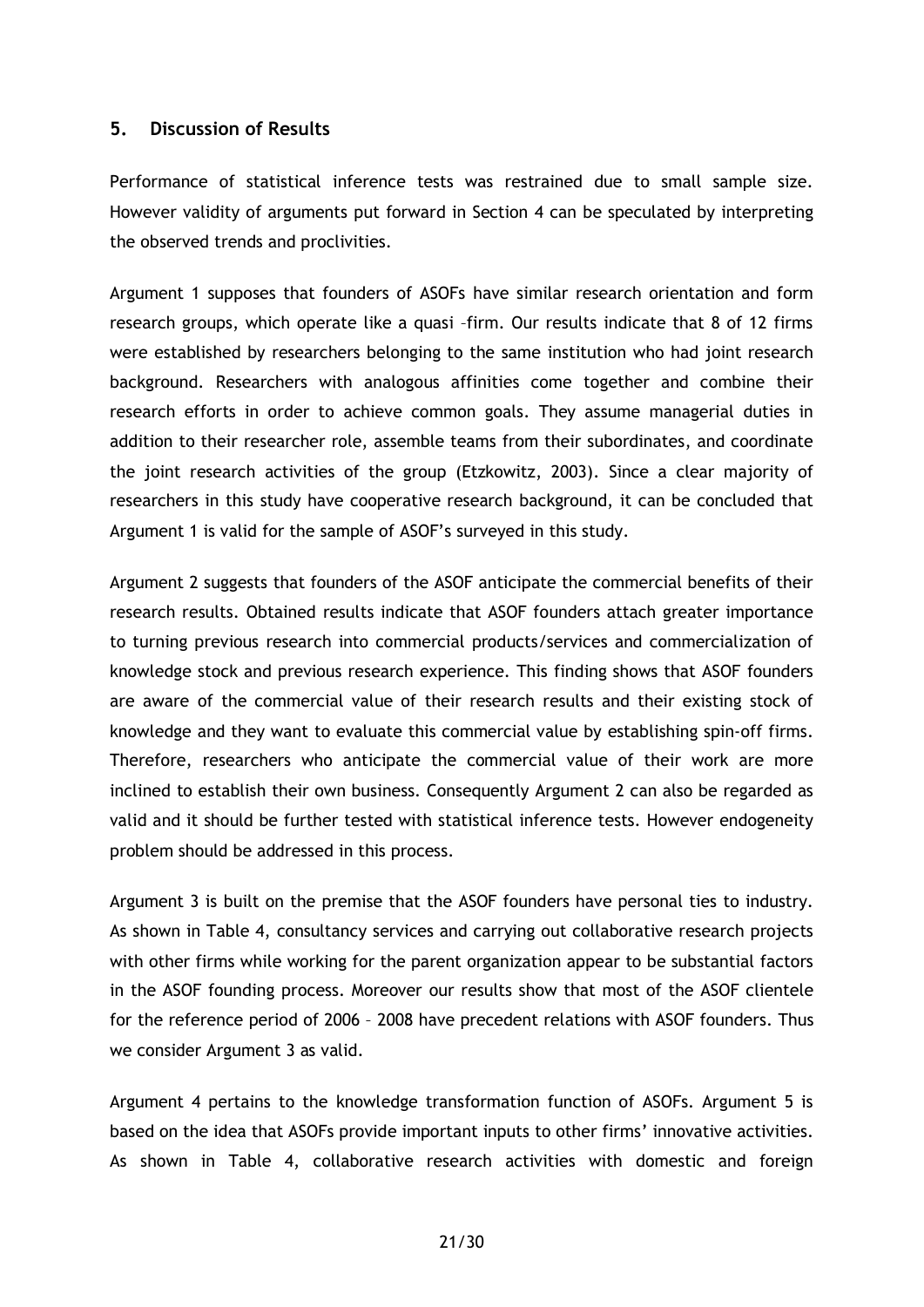universities or research institutions are rated as important factors in the founding process of ASOFs. In addition, subcontracting and providing consultancy services to other firms are common revenue sources for ASOFs. Although ASOFs do not have the tendency to license external technologies, most of the firms in our sample report having machinery and other innovation related equipment expenditures. This condition can be inferred as ASOFs preference towards embodied technology transfer rather than formal technology licensing. Moreover 9 of 12 firms in our sample report having introduced products that are novel to the world. Accordingly it can be argued that ASOFs combine their existing knowledge stock with knowledge obtained from external sources, typically parent institutions and other universities and provide product and services to their clients. In this context ASOFs emerge as important input suppliers to other firms' innovative activities. Results of our study conform with the findings of Autio(1994) and Laranja and Fontes (1998). Thus we claim Argument 4 as valid, but the knowledge transformation process taking place within the ASOF should be further investigated.

Argument 6 is related to the location preference of ASOFs. Almost all of the firms encompassed in our study are established within university premises, operating either in technoparks or incubators. Surprisingly most of these firms point benefiting from public incentives as the most important factor in their residence decision. In Turkey, substantial amount of public resources have been devoted to create and sustain university – industry linkages. However our results signal the substitution of "means" with "ends". On the other hand firms in our study also report benefiting from research infrastructure and qualified personnel pool offered by the hosting institutions. Our results do not provide enough evidence to validate or falsify this argument.

## **6. Foundation and Initial Development Phases of ASOFs**

Drawing upon our findings, we can make some generalizations about the foundation and development phases of ASOFs. In the initial phase, academicians with similar research interests and backgrounds form a research group, which operates like a quasi – firm as explained above. Utilizing their existing knowledge stock combined with novel knowledge flow from other research institutions, these academicians provide consultancy services to other firms and partake in collaborative R&D projects. Research group benefits from universities infrastructure and human resources pool in this phase. Linkages formed in this phase pave the way for the foundation of ASOF.

A schematic representation of this process is given in Figure 1.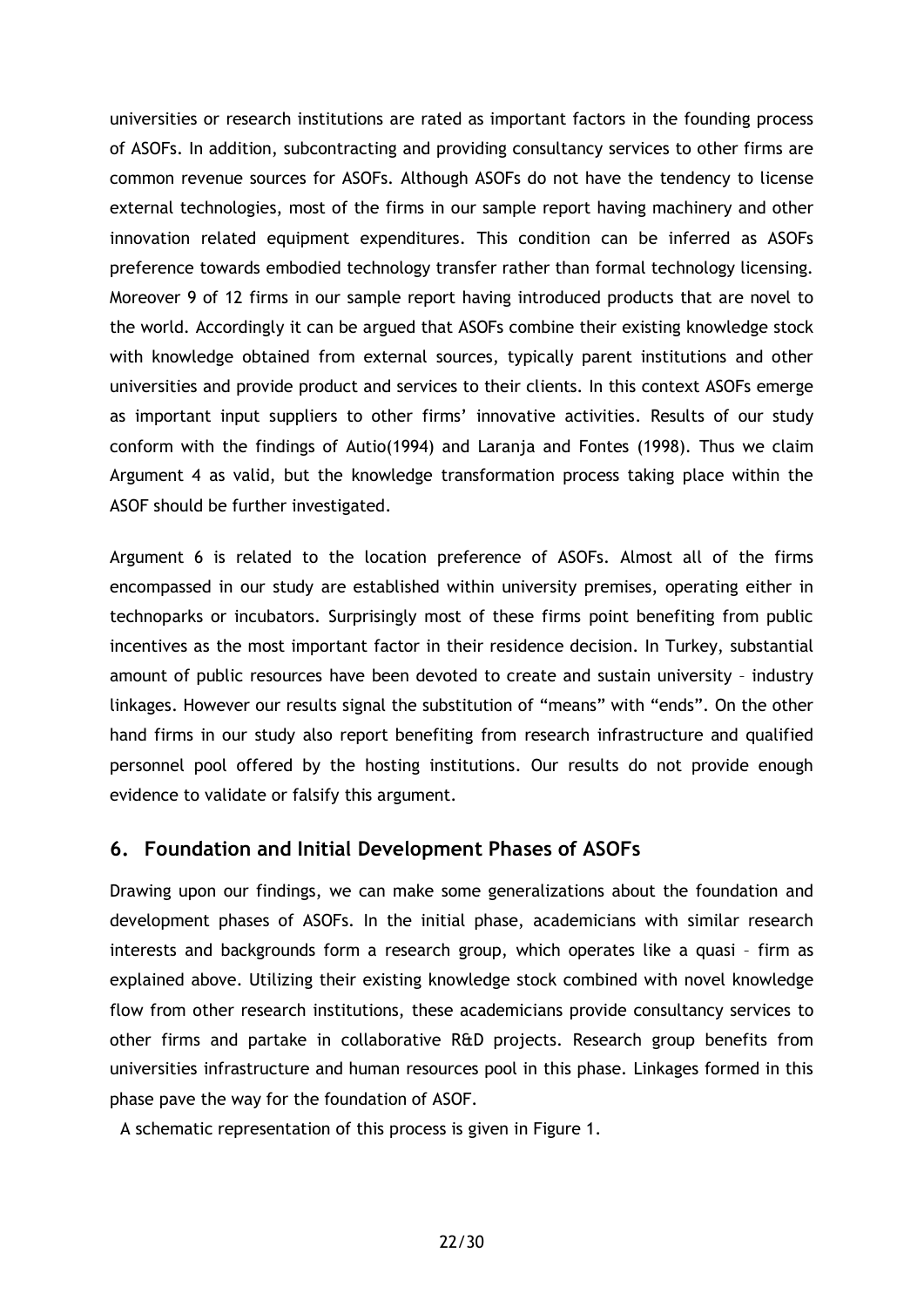

**Figure 1:** Establishment phase

There are various driving factors behind the establishment of an ASOF, key dynamics being commercialization of previous research and knowledge stock of founders. It can be argued that through their interaction with other firms and knowledge providers, ASOF founders become aware of the commercial value of their research results and decide to start their own business. Naturally firms, which have previous relations with ASOF founders, form the main body of clientele. ASOF remains physical proximity with the university, benefiting from its research infrastructure and qualified personnel pool and also takes advantage of various public incentives to form university – industry linkages. ASOF's knowledge stock is replenished with knowledge flow from hosting institution as well as other research bodies. Moreover ASOF upgrades its infrastructure by investing in innovation related machinery and equipment. ASOF also actively seeks new marketing opportunities and tries to extend its clientele spectrum.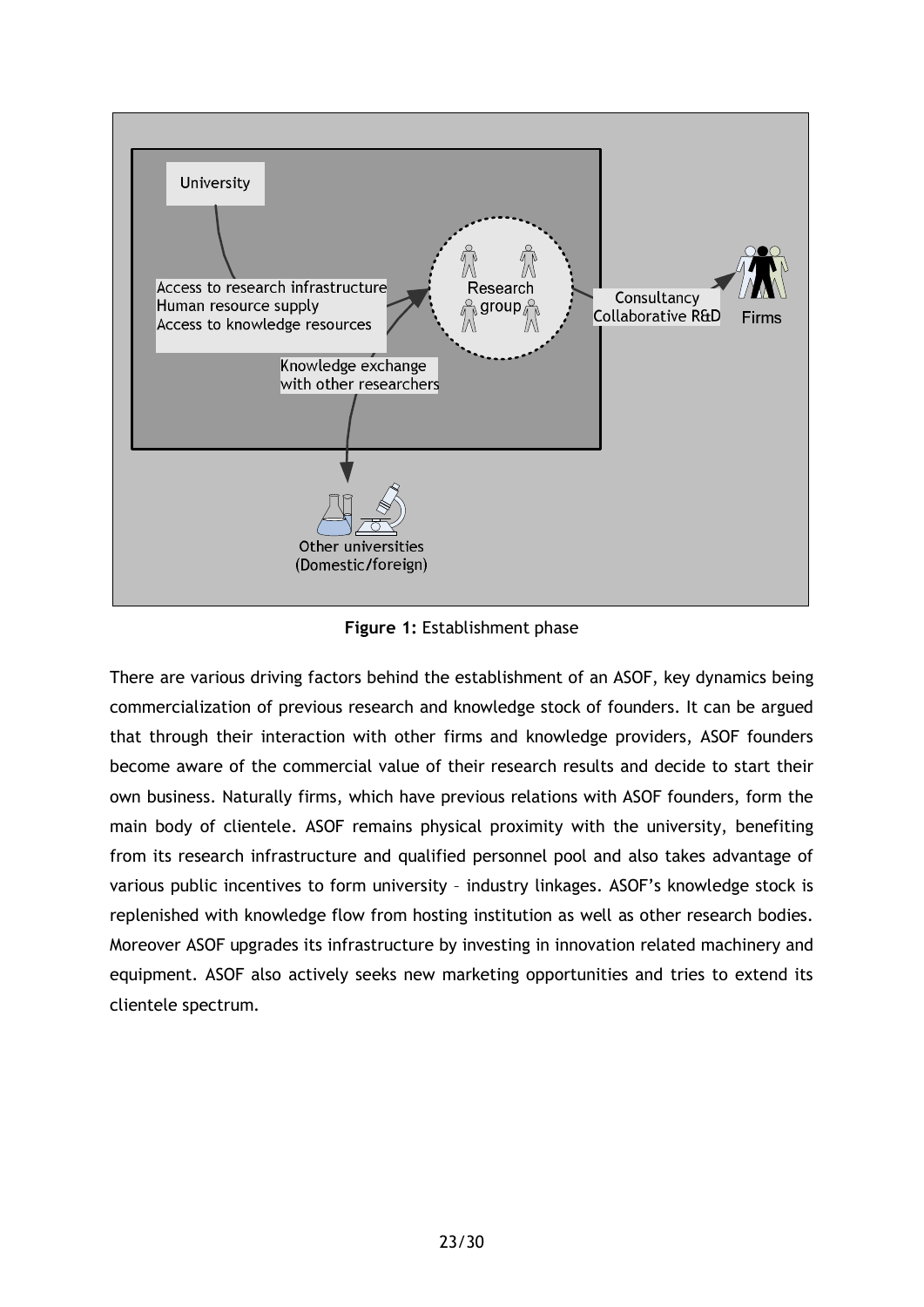

**Figure 2:** Development phase of ASOF

As can be seen in Figures 1 and 2, ASOFs relationships with other parties evolve over time. Change in the characteristics and number of linkages affects the development of ASOF. An interactive process takes place, in which evolving linkage characteristics shape ASOFs profile and maturing ASOF seeks to form new relations with other parties. The strength, concentration and stability of these relations define ASOF's embeddedness in this network (Yli - Renko and Autio, 1998).

## **7. Conclusion:**

In this study, it is intended to understand commercialization of academic knowledge through new enterprises established by researchers, i.e. academic spin – off firms (ASOFs). ASOFs, as a subset of NTBFs, are the companies which evolve from universities through commercialization of intellectual property and transfer of technology developed within academic institutions. Building upon this definition, a questionnaire survey was prepared targeting a sample of ASOFs from different sectors in Turkey. The main objectives were to determine the factors that drive academic researchers to establish their own enterprise, and to search for the role of ASOFs in other firms' innovative activities.

Policies towards the commercialization of university research can be developed by two different alternatives (Goldfarb and Henrekson, 2003). These policies can be generated by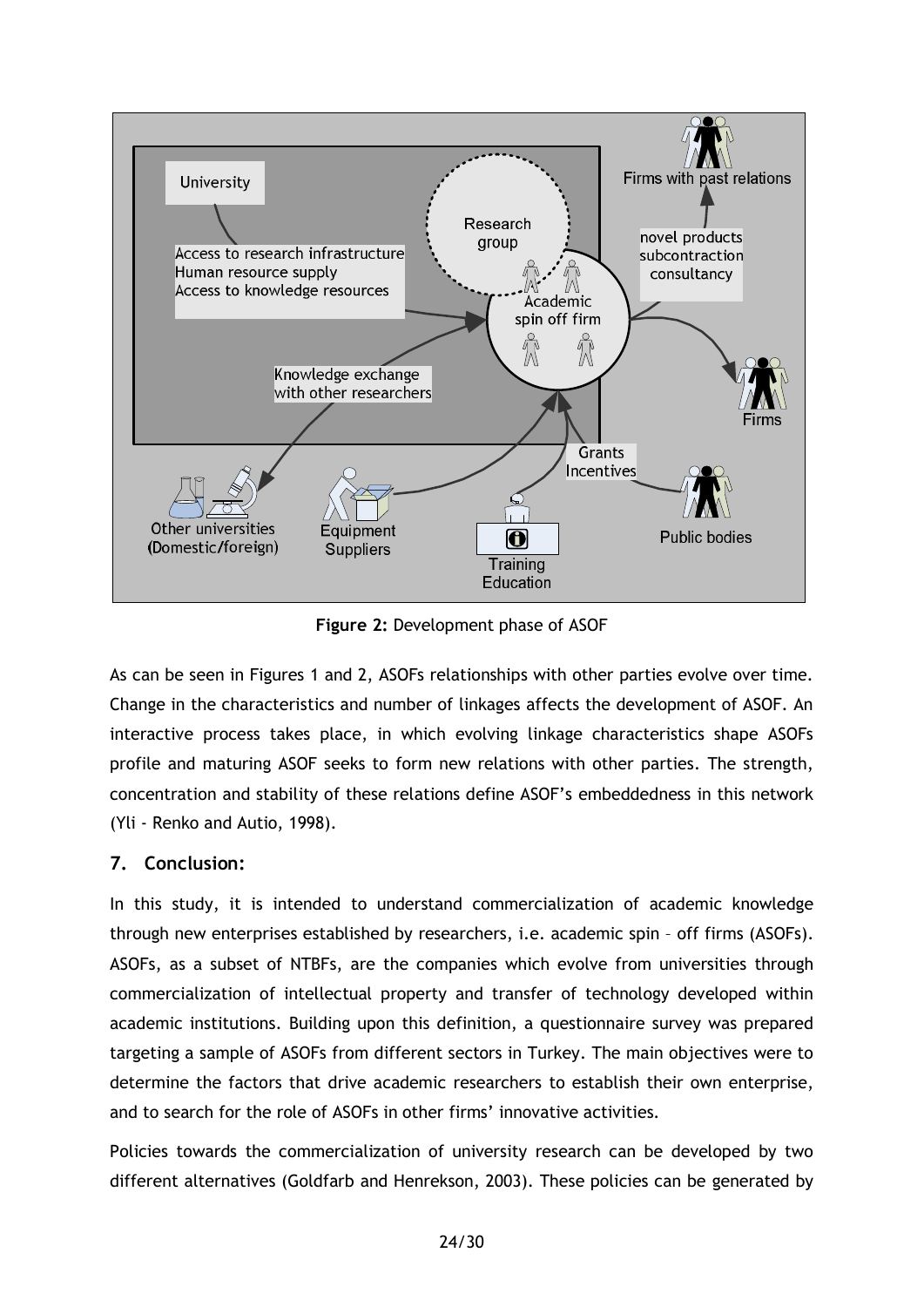either focusing on creating (economic) incentives for universities to commercialize their research output and allowing them to experiment to find the best means to do that or the government directly creates mechanisms that facilitate commercialization. In first alternative, researcher are directly motivated to be included in commercial activities by their own efforts. For this purpose, universities are supported to set up their own technology transfer offices to use commercial opportunity instantly by their own methods. This creates freedom for researchers, but additional consultancy support (such as management consultancy, organization structuring) should be provided to researchers to complete their lack of experience in commercial activities. One step further, if the university points "mission of entrepreneurialism" as a priority, this university can shape its institutional structure compatible to this mission. For example university can develop organizational innovations to achieve synergy between basic research, applied research, teaching, and cooperation with industry. Moreover, if the university can prioritize research interests & abilities compatible to commercialization of the research in specialized disciplines and technology areas and can improve the skills of generating an institutionalized capacity for strategic selection of research agenda by these priorities, this university can harmonize its scientific competences and professional managerial competences. Hence a professional and institutionalized external environment for commercialization of research results can be created to support the establishment and development of ASOFs. For this purpose, first of all, the university should realize its potential in research and new technology development and should analyze the extent of academicians and researchers personal ties to industry. Then if these are eligible to be an entrepreneurial university, university may define entrepreneurialism as a priority and may adapt its organization and infrastructure in compatible with this prioritized mission to provide such an environment for new ASOFs to establish and existing ones to develop.

ASOFs in our sample employed 10 people on the average, this figure points out their small sizes. Consequently it would be naïve to offer the employment generation role of ASOFs adducing a few successful enterprises like Hewlett – Packard, Google etc. ASOFs are instrumental in creating quality jobs, but the number of jobs generated is limited. For the purpose of new job creation, policies should be directed towards increasing the number of ASOFs rather than focusing on a few rapid growing examples.

Our results indicate that founders of ASOFs have similar research orientation and form research groups, which operate like a quasi –firm. Moreover the main motivation behind establishment of ASOFs is to turn founders' previous knowledge stock and research experience into commercial products/services to obtain commercial benefit. Former personal linkages to industrial partners pave the way for new venture formation.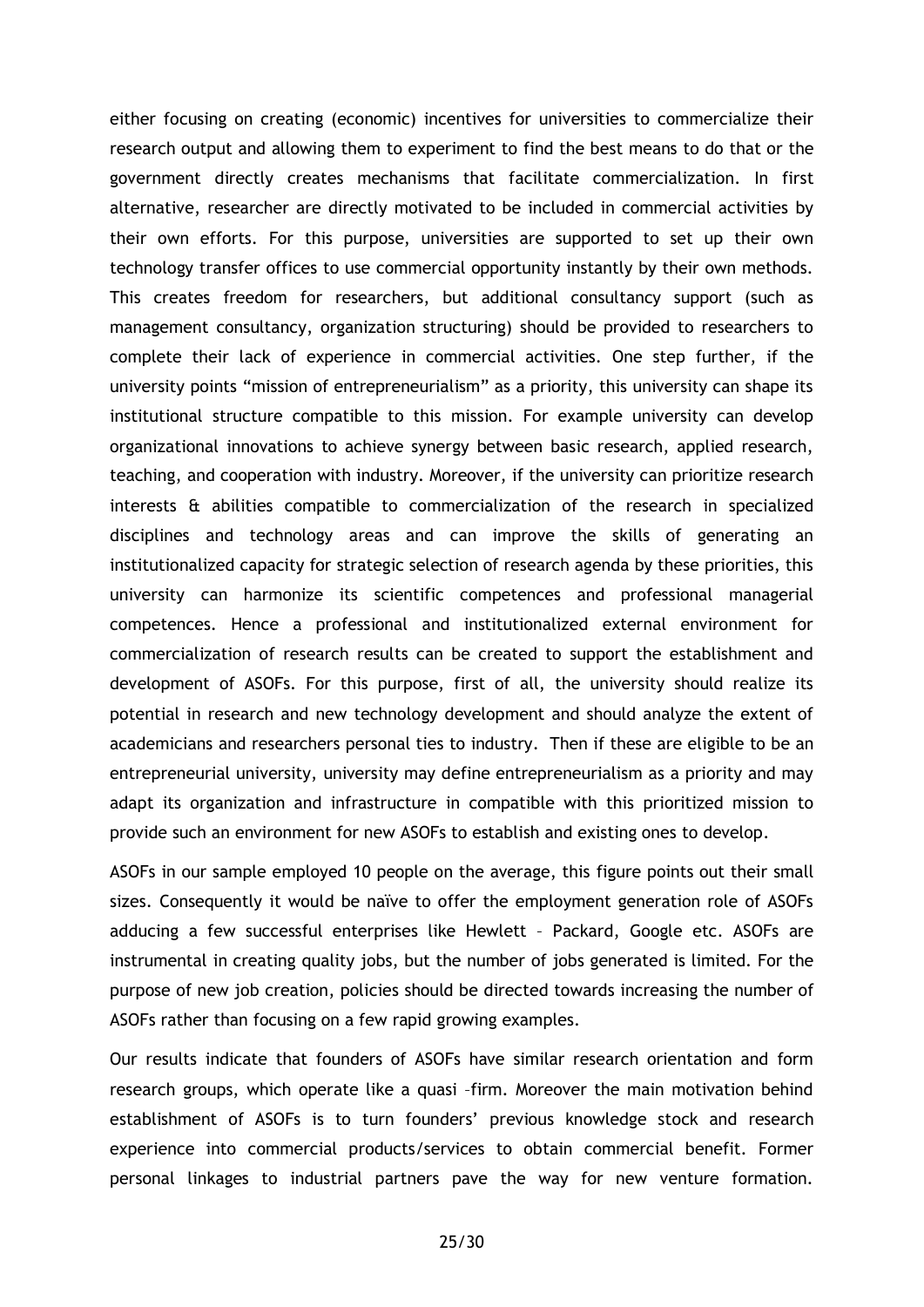Furthermore collaborative research with other universities also adds to the knowledge stock of researchers. These findings require a closer investigation of some policy considerations. First, ASOF founders depend on their existing knowledge stock and research experience while starting their own business, indicating the crucial role of new knowledge production within universities. This can be achieved by directly supporting basic research projects on a competitive basis and investing in research infrastructure of universities. Moreover new knowledge production may be facilitated by university through the mission choice of serving to society, innovation and technology transfer processes as a priority. Because the entrepreneurial university can realize this mission to connect university and industry by establishment of ASOFs for whom commercialization of research results is an important founding motivation. In addition to knowledge production, knowledge transformation function of ASOFs can be accepted as a premise of an entrepreneurial characteristic emerges at university level, so to say *a capacity to contribute to the development of new industries.* Because ASOFs transform the knowledge produced in the parent university and relay it to market by means of products and/or services and they provide inputs to other firms' innovations. These functions of ASOFs cause university to build capacity for development of new industries and transform the parent university to an entrepreneurial university by supporting additional structural and organizational changes.

In addition to researchers' participation in collaborative research activities, the knowledge inflow derived by these collaborations also add to the intellectual capital of ASOFs. Because for ASOF founders, personal ties to industry are very important in new venture formation process. It can be argued that researchers who are prone to develop ties or who have the personal traits to form such linkages to industry are more inclined to establish their own business. On the other hand more opportunities are revealed to researchers as they are involved in collaborative research activities with industry. In either case, researchers should be encouraged to partake in joint research activities with industry; hence they can realize the commercial value of their knowledge stock and research experience. This can be achieved in a professional entrepreneurial environment in the university where academicians' personal ties to industry that lead those to establish their own business are institutionalized by an *expanded developmental periphery*. This periphery constitutes professional organizational structures that ease to outreach university borders and cooperate with outside organizations and groups in industry. Also, another structural unit in the university, *steering core for industrial dynamics*, may be more useful for academicians for whom collaborating with industrial partners is important. This unit can provide more professional and organized way of management for construction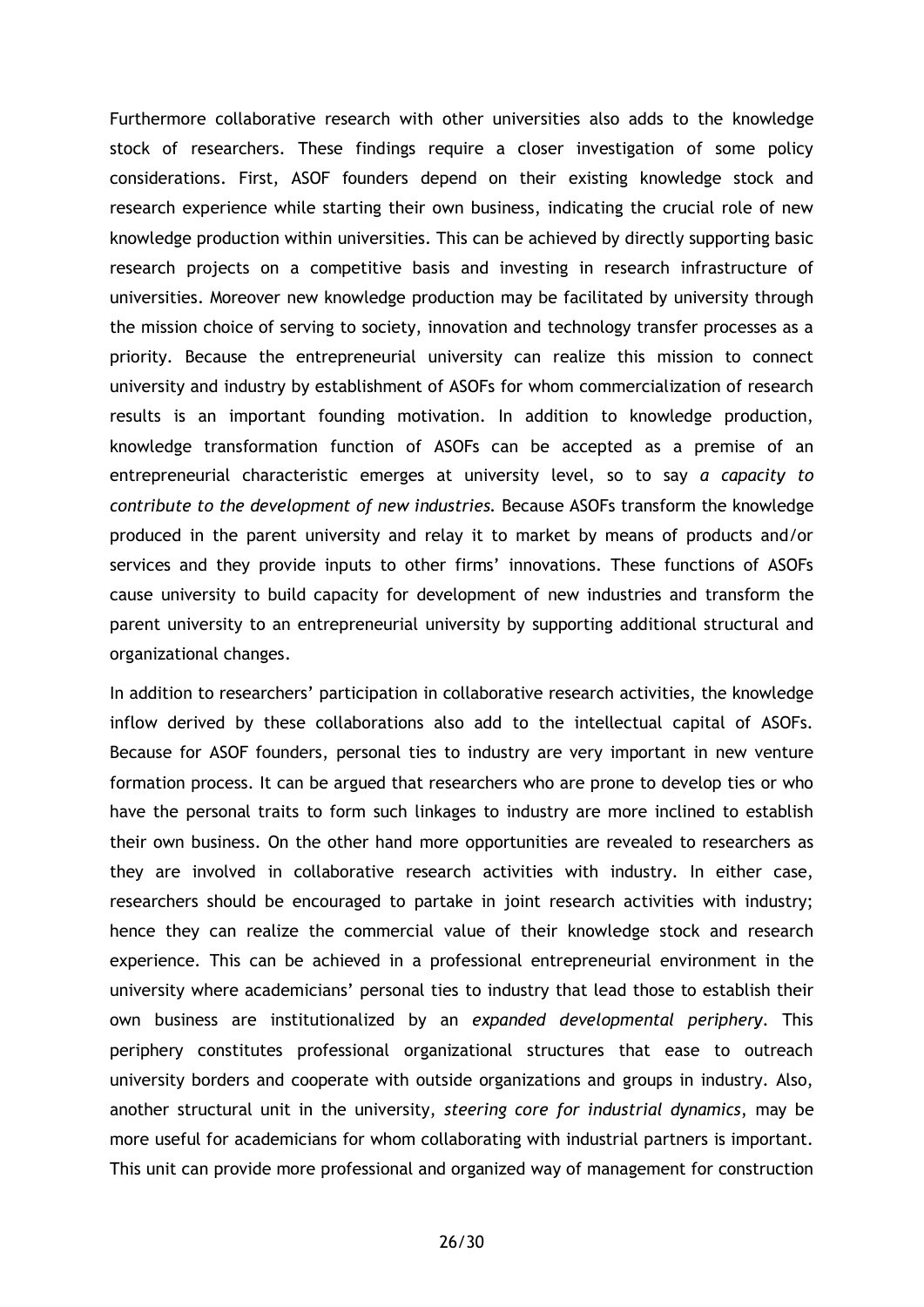and survival of these personal ties to industry thus can facilitate the founding process of ASOF. Moreover IPR regulations can be redesigned in favor of researchers in order to ease the commercialization of academic knowledge

Our findings suggest that ASOFs provide important inputs to other firms' innovative activities either in the form of knowledge transfer or supply of sophisticated products. Contrary to often mentioned rapid growing new technology-based firms, ASOFs assume the role of technology intermediaries especially in developing countries. ASOFs acquire external knowledge and combine it with their internal stock and provide other firms novelties developed within the ASOF. In this process, a problem emerges because ASOFs evolve from non-commercial environments and have to overcome substantial obstacles on the way to become a profitable organization. This can easily be solved by the role of parent university in this process. If the university defines entrepreneurialism as a priority and establishes *a university based non-commercial organization* to solve the incompatibility problem of ASOF and industry, this university can create a professional commercialization intermediary service by this unit and can provide an *interface between ASOF and industry in technology and knowledge transfer.* By this new organizational structure, possibility of conflicting interests of key stakeholders of ASOFs (i.e. the academic entrepreneurs, university management, finance suppliers etc.) can be eliminated. As another suggestion for universities, provisions may be taken for university technology transfer offices to extend their services to ASOFs.

A striking finding of our study is that most of the ASOFs reside in university premises in order to benefit from public incentives like tax relieves and rent subsidies rather than being close to knowledge sources or potential clients. Our results indicate a substitution of "means" with "ends". In order to eliminate this substitution, public incentives can be provided temporarily and on a conditional basis, requiring the constant interaction of firms and hosting institutions. Additionally, if the parent university decided to be an entrepreneurial university and can create a diversified funding base to widen its financial resource portfolio and to find alternative funds other than government funds, this financial diversification can create more options for ASOFs. Hence, location choice may not be determined by the factor of benefiting from incentives. In such case, ASOFs do not need to substitute means with ends and location preference can heavily depend on *research factors* such as proximity to knowledge sources, proximity to research infrastructure and proximity to human resources and *market factors* such as abundance of cooperation opportunities, proximity to clients and proximity to suppliers rather than *monetary factor* of benefiting from public incentives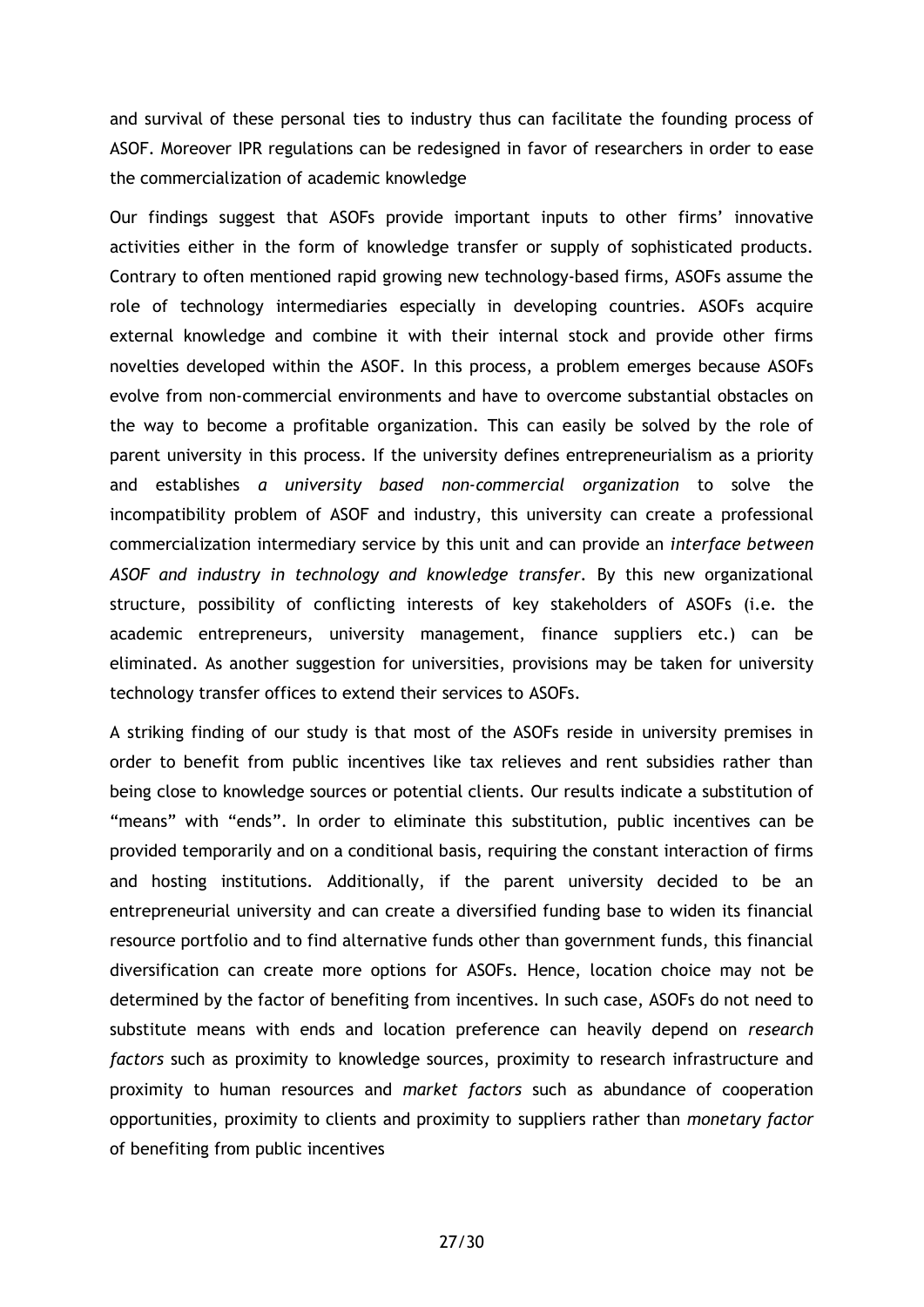Our study encompassed 12 out of 30 ASOFs, upon which it is not possible to conduct statistical inference tests or other modeling exercises. A higher number of firms can be targeted in future studies and the content of the questionnaire can be enriched in order to highlight the knowledge transfer function of ASOFs. Moreover a comparison of NTBFs from other origins and ASOFs can be made for the purpose of identifying distinct formation and development phases.

## **8. References**

Audretsch, David B.; Erik E. Lehmann and Susanne Warning (2005) "University spillovers and new firm location", *Research Policy,* 34,pg.1113–1122

Autio, Erkko (1994), "New, technology-based firms as agents of R&D and innovation: an empirical study", *Technovation,* 14, pg.259-273

Autio E., Yli – Renko, H., (1998), "New, technology-based firms in small open economies— An analysis based on the Finnish experience", *Research Policy*, 26,pg. 973 – 987

Bollinger, L., Hope, K., Utterback, M., (1983), "A review of literature and hypotheses on new technology-based firms", *Research Policy*, 12, pg.1- 14

Carayannis, Elias G.;Everett M. Rogers, Kazuo Kurihara and Marcel M. Allbritton (1998) , "High-Technology spin-offs from government R&D laboratories and research universities", *Technovation*, 18(1),pg. 1–11

Chiesa, Vittorio and Andrea Piccagula( 2000) , "Exploitation and Diffusion Research: The Case of Academic Spin off companies in Italy", *R&D Management,* 30, 4, pg. 329-339

Cooper, A. C. (1972). Spin-off companies and technical entrepreneurship, IEEE Transaction onEngineering Management, 1:EM-18. Clark,B.R. (1998), "The Entrepreneurial University: Demand and Response", *Tertiary Education and Management*, Vol.4, No.1, 1998, pg. 5-16

Djokovic, D., Soutaris, V., (2008), "Spinouts from academic institutions: A literature review with suggestions for further research", *Journal of Technology Transfer*, 33, pg. 225-247

Etzkowitz, H., (2003) "Research groups as 'quasi-firms': The invention of the entrepreneurial university", *Research Policy,* 32, pg. 109-121

Gibb, A and P. Hannon (2006), "Towards the Entrepreneurial University?", [https://webspace.utexas.edu/cherwitz/www/articles/gibb\\_hannon.pdf](https://webspace.utexas.edu/cherwitz/www/articles/gibb_hannon.pdf)

Goldfarb, Brent and Magnus Henrekson (2003), "Bottom-up versus top-down policies towards the commercialization of university intellectual property", *Research Policy,* 32, pg. 639–658

Gören, Hüseyin (2008), "Testing Additionality Effect of Tübitak's Industrial R&D Projects Funding Programme: Pilot study on Software Development Sector in Ankara [Electronic resource] ", Supervisor Assoc. Prof. Dr. Erkan Erdil, Unpublished MS Thesis.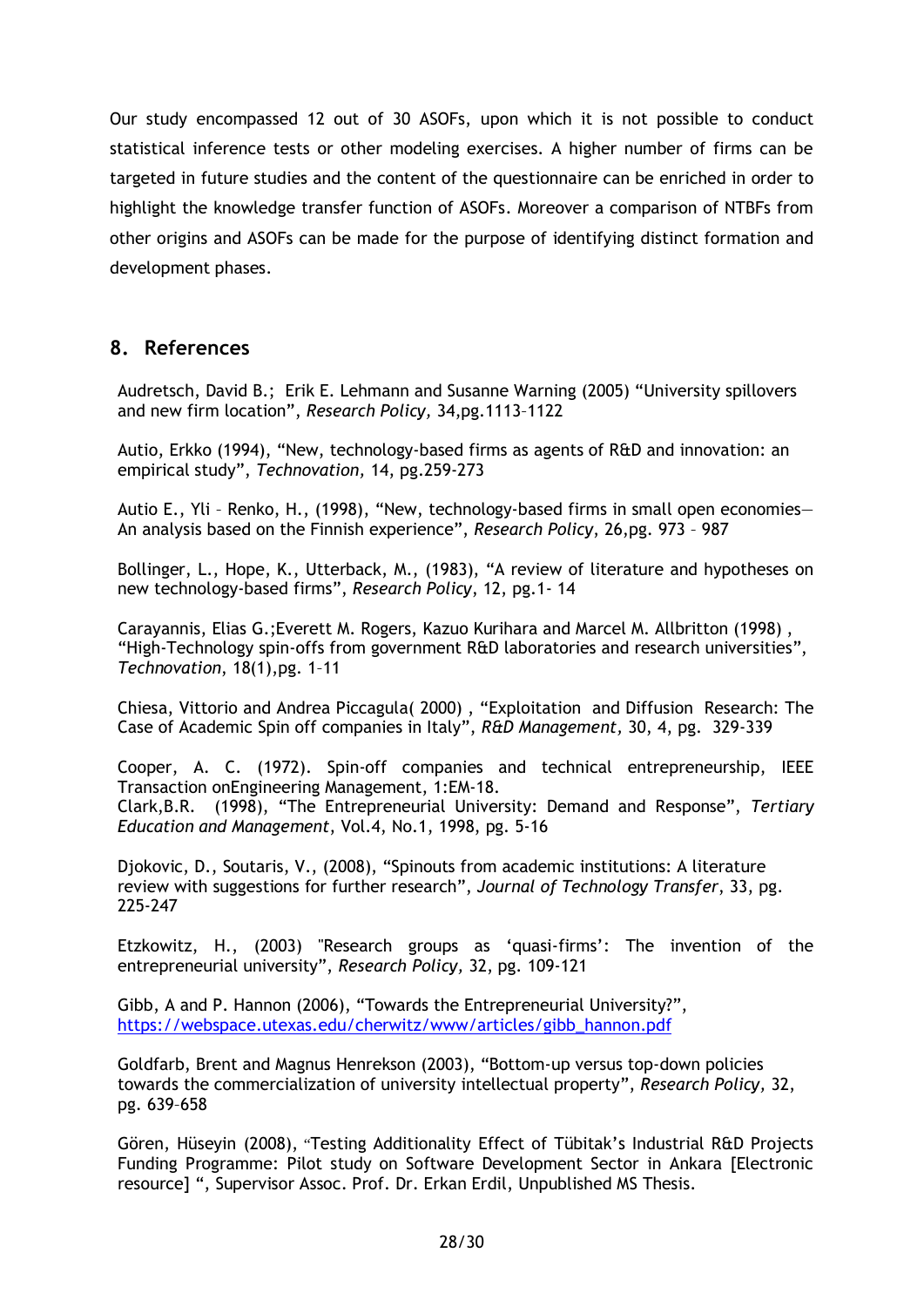Jacob, M., M. Lundqvist and H. Hellsmark (2003), " Entrepreneurial transformations in the Swedish University system: the case of Chalmers University of Technology", *Research Policy*, 32, pg. 1555–1568

Johansson, Mattias, Merle Jacob and Tomas Hellstro (2005), "The Strength of Strong Ties: University Spin-offs and the Significance of Historical Relations",*Journal of Technology Transfer*, 30, pg. 271–286

Landry, R´ejean, Nabil Amara and Imad Rherrad (2006), " Why are some university researchers more likely to create spin-offs than others? Evidence from Canadian universities", *Research Policy*, 35, pg. 1599–1615

Lazzeretti, L and E. Tavoletti(2005), " Higher Education Excellence and Local Economic Development: The Case of the Entrepreneurial University of Twente", *European Planning Studies,* Vol. 13, No. 3, pg. 475-493

Lehrera , M., P. Nell and L. Gärberb (2009), "A national systems view of university entrepreneurialism: Inferences from comparison of the German and US experience" *Research Policy,* 38, pg. 268–280

Krabel, S. and P. Mueller (2009) , "What drives scientists to start their own company? An empirical investigation of Max Planck Society scientists", *Research Policy*, 38,pg. 947-956

Kroll, Henning and Ingo Liefner (2008), "Spin-off enterprises as a means of technology commercialisation in a transforming economy—Evidence from three universities in China", *Technovation* , 28, pg.298–313

Laranja, M. and Fontes, M., (1998), "Creative adaptation: the role of new technologybased firms in Portugal", *Research Policy*, 26, pg. 1023 – 1036

Mets, T. (2010), "Entrepreneurial Business Model for Classical Research University", *Inzinerine Ekonomika-Engineering Economics*, 2010, 21(1), pg.80-89

Mustar,Philippe, Marie Renault, Massimo G. Colombo, Evila Piva, Margarida Fontes, Andy Lockett, Mike Wright, Bart Clarysse, Nathalie Moray (2006), "Conceptualising the heterogeneity of research-based spin-offs: A multi-dimensional taxonomy", *Research Policy* , 35, pg. 289–308

Pirnay, F., Surlemont, B., Nlemvo, F., (2003), "Toward a typology of university spin-offs", *Small Business Economics*, 21, pg. 355-369

Roberts, E. B., (1990), "Strategic transformation and the success of high technology companies", Working papers WP #2-90, Cambridge, Massachusetts: Massachusetts Institute of Technology, Sloan School of Management.

Roberts, E.B., Peters, D.H. (1981), "Commercial innovation from university faculty", *Research Policy*, 10, pg. 108-126.

Rothaermel, F.T., Agung, S.D., Jiang, L., (2007), "University entrepreneurship: A taxonomy of the literature", *Industrial and Corporate Change*, 16, pg. 691-791

Storey, D.J., Tether, B.S., (1998), "New technology-based firms in the European Union: an introduction", *Research Policy*, 26, pg. 933-946